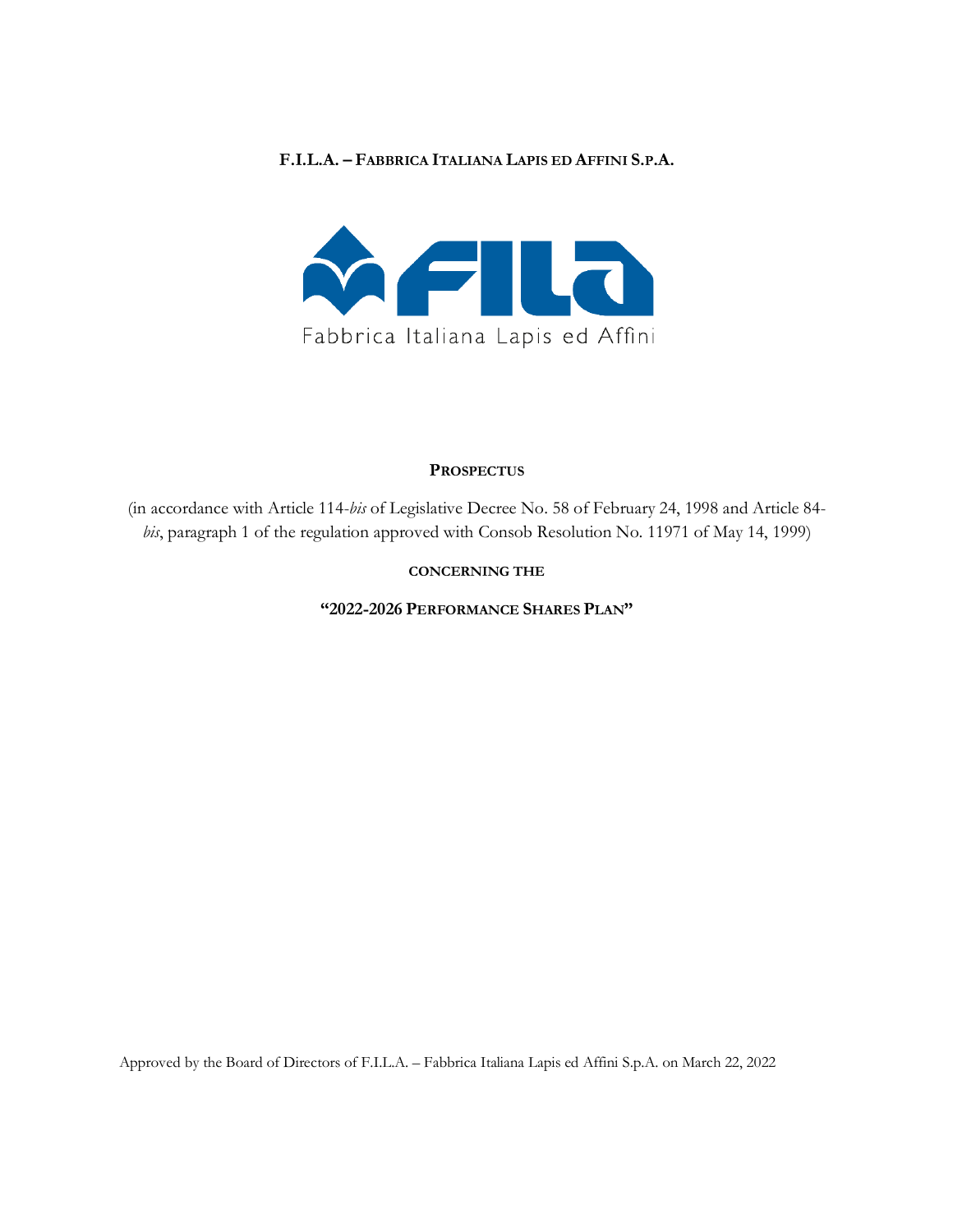#### **INTRODUCTION**

On March 22, 2022, the Board of Directors of F.I.L.A. – Fabbrica Italiana Lapis ed Affini S.p.A. (the "**Company**" or the "**Issuer**"), on the proposal of the Remuneration Committee and with the favourable opinion of the Board of Statutory Auditors of the Issuer in accordance with Article 2389 of the Civil Code, approved the plan for the free allocation of ordinary shares of the Company in favour of a number of key personnel of the Group headed by the Issuer (the "**Group**"), selected from among the Senior Directors and employees of the Company and of the Group, called the "*2022-2026 Performance Shares Plan*" (the "**Plan**").

The Plan shall be submitted for the approval of the Shareholders' Meeting of the Issuer called for April 27, 2022 at the time of 10AM in single call, in accordance with Article 114-*bis* of Legislative Decree No. 58 of February 24, 1998 (the "**CFA**").

Subject to the faculty of the Board of Directors to identify, subsequently, additional Beneficiaries of the Plan, the Board of Directors of the company on March 22, 2022, having heard the opinion of the Remuneration Committee and with the favourable opinion of the Board of Statutory Auditors of the Issuer in accordance with Article 2389 of the Civil Code, identified by name the parties who shall be, subject to the approval of the Plan by the aforementioned Shareholders' Meeting, the Beneficiaries of the Plan's first cycle.

This Prospectus (the "**Prospectus**"), containing information regarding the Plan, has been prepared in accordance with Article 114-*bis* of the CFA and 84-*bis*, paragraph 1, of Consob Regulation No. 11971 of May 14, 1999 (the "**Issuers' Regulation**"), in addition to Scheme No. 7 of Annex 3A of the Issuers' Regulation.

In addition, the Plan is considered of "*particular relevance*" in accordance with Article 114-*bis*, paragraph 3 of the CFA and Article 84-*bis*, paragraph 2 of the Issuers' Regulation.

This Prospectus is made available to the public at the registered office of the Company, in via XXV Aprile n. 5, Pero (MI), on the authorised storage mechanism "*EMARKET STORAGE*" at www.emarketstorage.com, and on the company website www.filagroup.it, in the *Governance* section.

The information required by Schedule 7 of Annex 3A of the Issuers' Regulation which is not contained in this Prospectus shall be provided, where available, during the implementation phase of the Plan, in accordance with Article 84-*bis*, paragraph 5, letter a) of the Issuers' Regulation.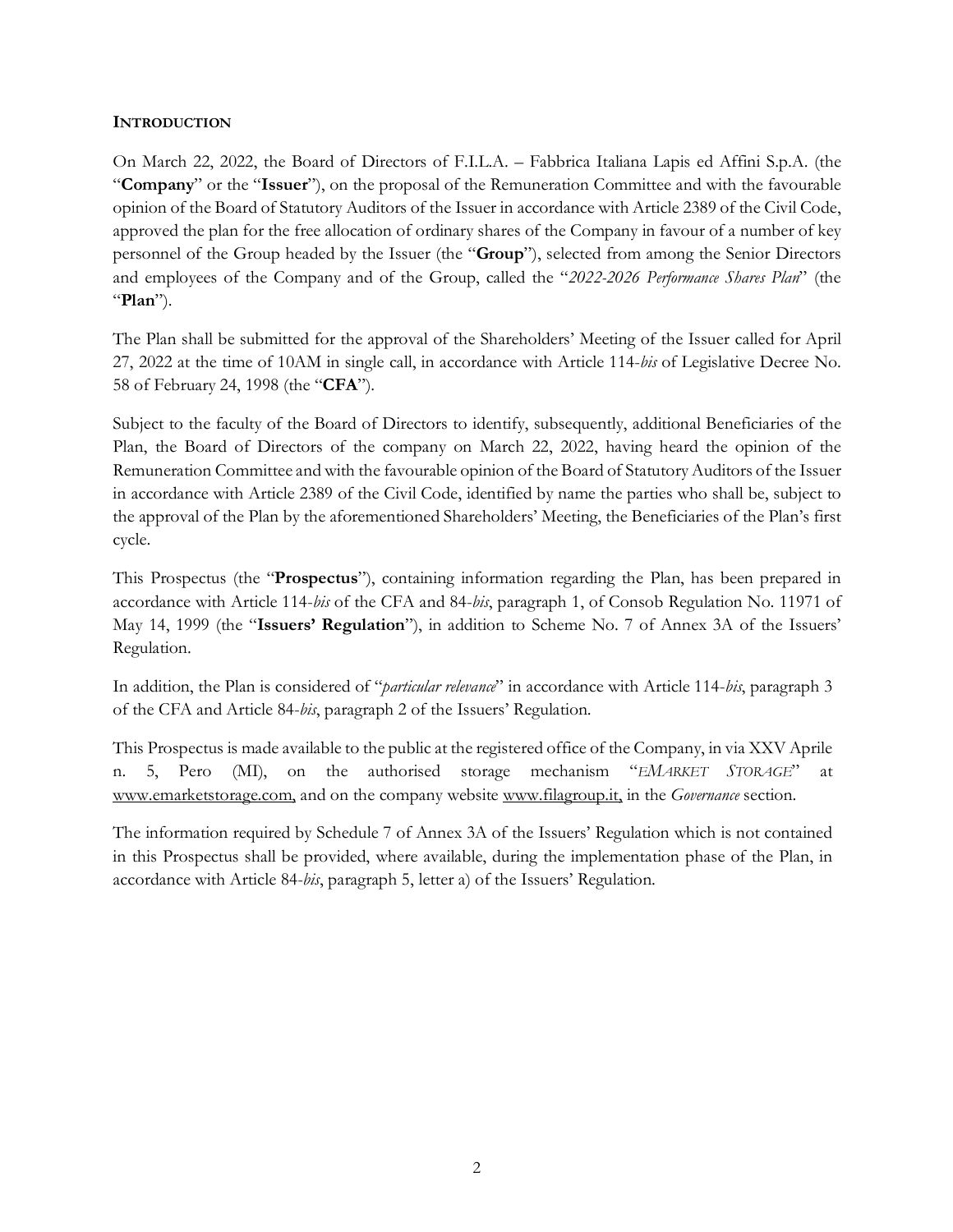### **DEFINITIONS**

As required by Schedule 7 of Annex 3A to the Issuers' Regulation, a list is presented below of definitions illustrating the meaning of the terms of less common usage appearing in this Prospectus.

| <b>Executive Directors</b>          | the Executive Directors of the Company, i.e. the Chief Executive Officer<br>and the Executive Director.                                                                                                                                                                                                                                                                                                                                                                                                                                                                                                                                                                                                                     |  |  |  |
|-------------------------------------|-----------------------------------------------------------------------------------------------------------------------------------------------------------------------------------------------------------------------------------------------------------------------------------------------------------------------------------------------------------------------------------------------------------------------------------------------------------------------------------------------------------------------------------------------------------------------------------------------------------------------------------------------------------------------------------------------------------------------------|--|--|--|
| Allocation                          | the actual allocation, free of charge, of the Shares to each Beneficiary<br>subsequent to the conclusion of the Vesting Period.                                                                                                                                                                                                                                                                                                                                                                                                                                                                                                                                                                                             |  |  |  |
| <b>Shareholders' Meeting</b>        | the ordinary or extraordinary Shareholders' Meeting of the Issuer, as<br>appropriate.                                                                                                                                                                                                                                                                                                                                                                                                                                                                                                                                                                                                                                       |  |  |  |
| Grant                               | the free grant to each Beneficiary by the Board of Directors, having<br>consulted the Remuneration Committee, of the Right to Receive Shares<br>free of charge.                                                                                                                                                                                                                                                                                                                                                                                                                                                                                                                                                             |  |  |  |
| <b>Shares</b>                       | the ordinary shares of the Company, with no explicit indication of the<br>nominal value, and admitted to trading on the regulated market Euronext<br>Milan, organised and managed by Borsa Italiana S.p.A., Euronext STAR<br>Milan segment.                                                                                                                                                                                                                                                                                                                                                                                                                                                                                 |  |  |  |
| <b>Bad Leaver</b>                   | all conclusion of employment situations other than those defined as a<br>Good Leaver scenario.                                                                                                                                                                                                                                                                                                                                                                                                                                                                                                                                                                                                                              |  |  |  |
| <b>Beneficiaries</b>                | the Beneficiaries of the Plan, i.e. the Group Executive Directors, Senior<br>Executives and Senior Managers who have been, or shall be, identified by<br>the Board of Directors, having heard the opinion of the Remuneration<br>Committee, among the employees and/or Directors of the company or the<br>Subsidiaries, undertaking positions identified for the growth and the<br>sustainability of the business of the Group over the long term.                                                                                                                                                                                                                                                                          |  |  |  |
| <b>Change of Control</b>            | the following circumstances: (a) the direct or indirect acquisition by one or<br>more third party acquirers of control of the company in accordance with<br>Article 93 of the CFA; (b) the direct or indirect acquisition by one or more<br>third party acquirers of a number of shares or a holding in a subsidiary with<br>a Relationship to one or more Beneficiaries, in excess of 50% of the relative<br>share capital, unless the Company continues to hold control in accordance<br>with Article 2359, paragraph 1 number 2 of the Civil Code; (c) the definitive<br>transfer in any form to one or more third party acquirers of the company<br>or of the business unit employing one or more of the Beneficiaries. |  |  |  |
| <b>Corporate Governance</b><br>Code | the applicable version of the Corporate Governance Code adopted by the<br>Corporate Governance Committee promoted by Borsa Italiana S.p.A., with<br>which the Company complies.                                                                                                                                                                                                                                                                                                                                                                                                                                                                                                                                             |  |  |  |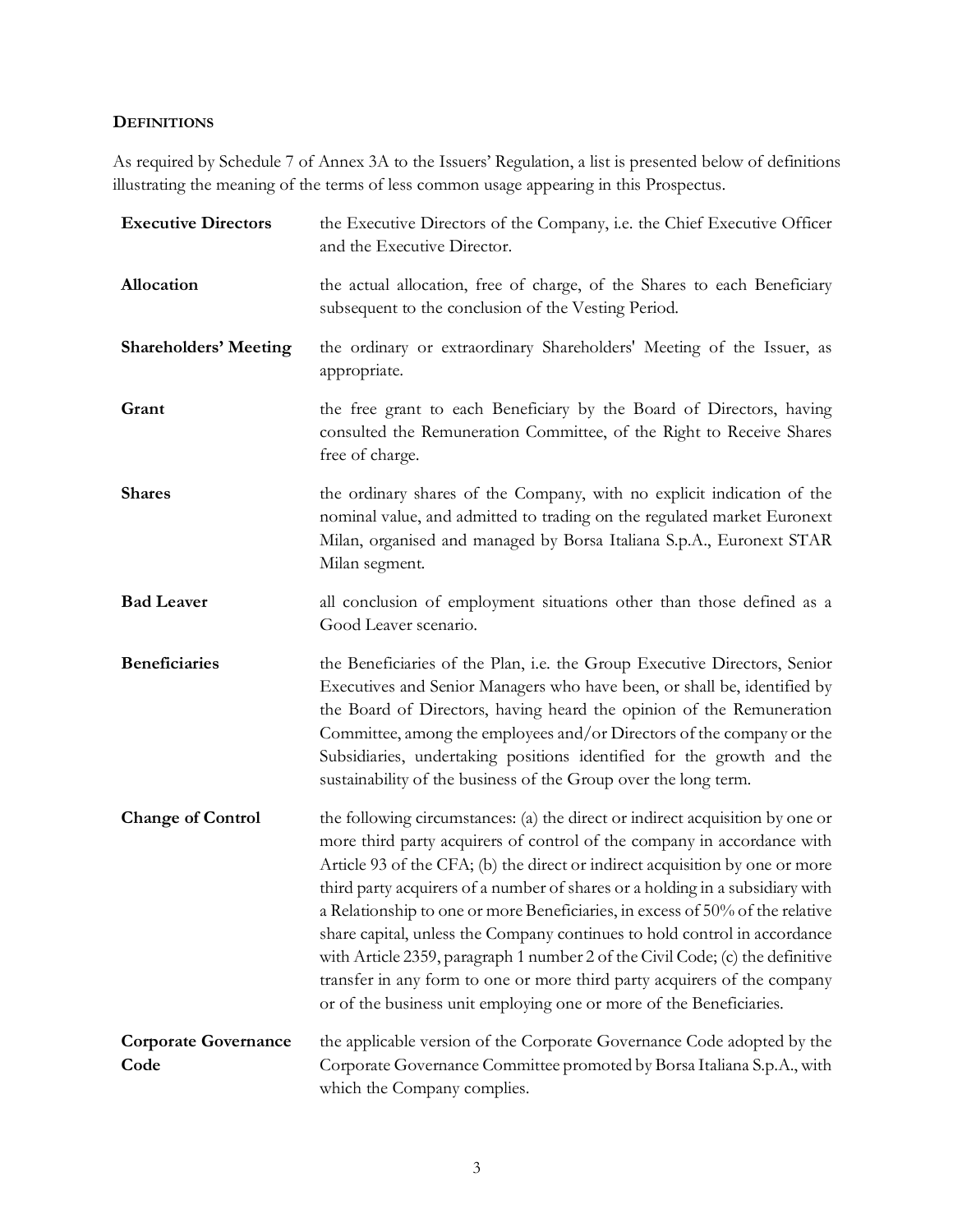| Remuneration<br>Committee                      | the Remuneration Committee set up and appointed by the Board of<br>Directors of the Company in implementation of the Recommendations of<br>the Self-Governance Code, with advisory and consultative functions vis-à-<br>vis the Board of Directors concerning the remuneration of Directors and<br>Senior Executives.                               |
|------------------------------------------------|-----------------------------------------------------------------------------------------------------------------------------------------------------------------------------------------------------------------------------------------------------------------------------------------------------------------------------------------------------|
| <b>Board of Directors</b>                      | the Board of Directors of the Issuer, in office at any given time.                                                                                                                                                                                                                                                                                  |
| Consob                                         | Commissione Nazionale per le Società e la Borsa (Italian market oversight<br>authority).                                                                                                                                                                                                                                                            |
| Subsidiaries or<br><b>Subsidiary Companies</b> | without distinction, each of the companies at any given time directly or<br>indirectly held, in accordance with Article 2359, paragraph 1, numbers 1<br>and 2 of the Civil Code, by the Company, which has a Relationship with<br>one or more Beneficiaries.                                                                                        |
| Date of the Prospectus                         | the date of approval of this Prospectus                                                                                                                                                                                                                                                                                                             |
| <b>Share Allocation Date</b>                   | for each Beneficiary, the date of the Board of Directors motion concerning<br>the free Allocation of the Shares to this Beneficiary.                                                                                                                                                                                                                |
| <b>Grant Date of the Right</b>                 | for each Beneficiary, the date of the Board of Directors' motion concerning<br>the identification of this Beneficiary and the grant to the former of the<br>Right to Receive Shares free of charge for each Vesting Period.                                                                                                                         |
| <b>Senior Executives</b>                       | Group Executives with the power and responsibility, directly or indirectly,<br>for planning, directing and controlling Company and/or Group activities.                                                                                                                                                                                             |
| <b>Right to Receive Shares</b>                 | the conditional right, free and non-transferable to a living person, to be<br>Allocated the Shares free of charge.                                                                                                                                                                                                                                  |
| <b>Senior Managers</b>                         | employees of the Company and Subsidiary Companies who occupy<br>positions identified as strategic for the long-term business growth and<br>sustainability of the Group.                                                                                                                                                                             |
| <b>Good Leaver</b>                             | the following conclusion of Relationship scenarios: (i) voluntary<br>resignation, only on the condition that the Beneficiary fulfils the statutory<br>retirement requirements and in the 30 subsequent days presents a request<br>to access the relative benefits; (ii) death or permanent invalidity or (iii)<br>conclusion of management mandate. |
| Group                                          | jointly, the Company and the Subsidiary Companies.                                                                                                                                                                                                                                                                                                  |
| <b>Grant Letter</b>                            | the letter that the Company shall send to each Beneficiary, for each cycle<br>of the Plan, to communicate to them the Grant of the Right to Receive<br>Shares which, when signed and delivered to the Company by the                                                                                                                                |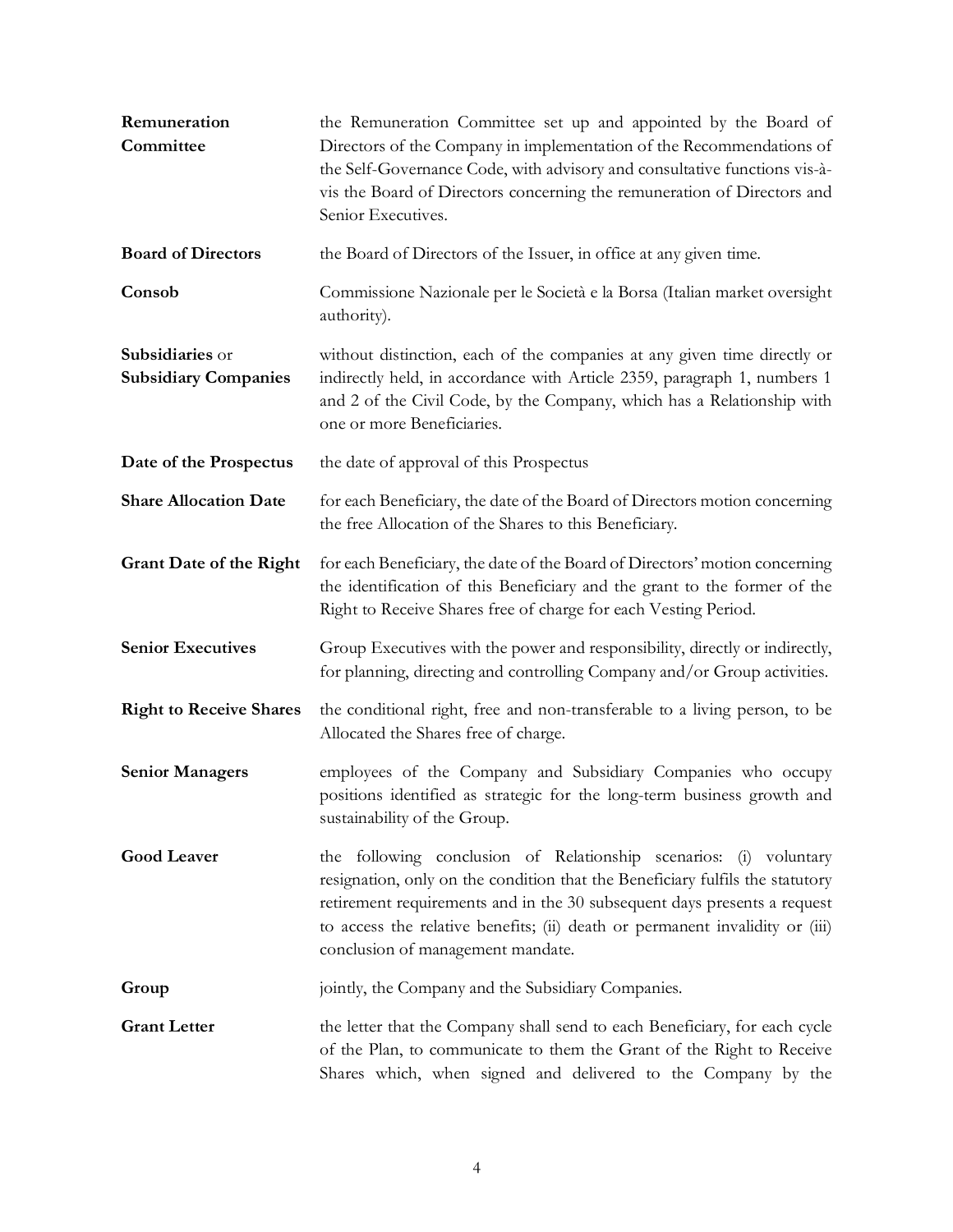|                                        | Beneficiaries, constitutes their full and unconditional subscription to the<br>Plan.                                                                                                                                                                                                                                                                                                                                                |
|----------------------------------------|-------------------------------------------------------------------------------------------------------------------------------------------------------------------------------------------------------------------------------------------------------------------------------------------------------------------------------------------------------------------------------------------------------------------------------------|
| <b>Base Number of Shares</b><br>or BNS | for each Beneficiary, the number of Shares obtainable on achieving 100%<br>of the Performance Targets for each Vesting Period.                                                                                                                                                                                                                                                                                                      |
| <b>Performance Targets</b>             | the performance targets calculated on the basis of the following ratios: (i)<br>average ROI over each three-year Vesting period (relative weighting 70%);<br>and (ii) Group qualitative target (relative weighting 30%).                                                                                                                                                                                                            |
| <b>Holding Period</b>                  | the period of time, running from the effective Allocation of the Shares to<br>Beneficiaries, during which the securities held may not be disposed of.                                                                                                                                                                                                                                                                               |
| <b>Vesting period</b>                  | the performance measurement period that (i) for the first cycle 2022-2024,<br>begins on January 1, 2022 and ends on December 31, 2024; (ii) for the<br>second cycle 2023-2025, begins on January 1, 2023 and ends on December<br>31, 2025; and (iii) for the third cycle 2024-2026, begins on January 1, 2024<br>and ends on December 31, 2026, at the end of which the achievement of<br>the Performance Targets will be verified. |
|                                        | Each three-year period provides for an annual Rights Grant equal to the<br>Base Number of Shares for each Vesting Period, subject to the terms and<br>conditions set out in the Regulation. The Plan is rolling and divided into 3<br>cycles, 2022-2024, 2023-2025, and 2024-2026.                                                                                                                                                  |
| Plan                                   | the long-term, share-based, rolling incentive plan based on the free<br>Allocation of Shares to some Senior Directors and employees of the<br>Company and of the Group, called the "2022-2026 Performance Shares<br>Plan".                                                                                                                                                                                                          |
| Relationship                           | indicates the relationship of employment and/or of management between<br>the individual Beneficiary and the Company or one of the Subsidiary<br>Companies.                                                                                                                                                                                                                                                                          |
| <b>Issuers' Regulation</b>             | the regulation adopted by Consob with Resolution No. 11971 of May 14,<br>1999.                                                                                                                                                                                                                                                                                                                                                      |
| <b>Return On Investment</b><br>or ROI  | calculated as the ratio between consolidated operating income and net<br>invested capital, as per the Group business plan adopted as applicable by<br>the Board of Directors, both calculated excluding the effects of IFRS 16.                                                                                                                                                                                                     |
| Company or Issuer                      | F.I.L.A. - Fabbrica Italiana Lapis ed Affini S.p.A., with registered office in<br>via XXV Aprile No. 5, 20016 Pero (MI).                                                                                                                                                                                                                                                                                                            |
| <b>CFA</b>                             | Legislative Decree No. 58 of February 24, 1998.                                                                                                                                                                                                                                                                                                                                                                                     |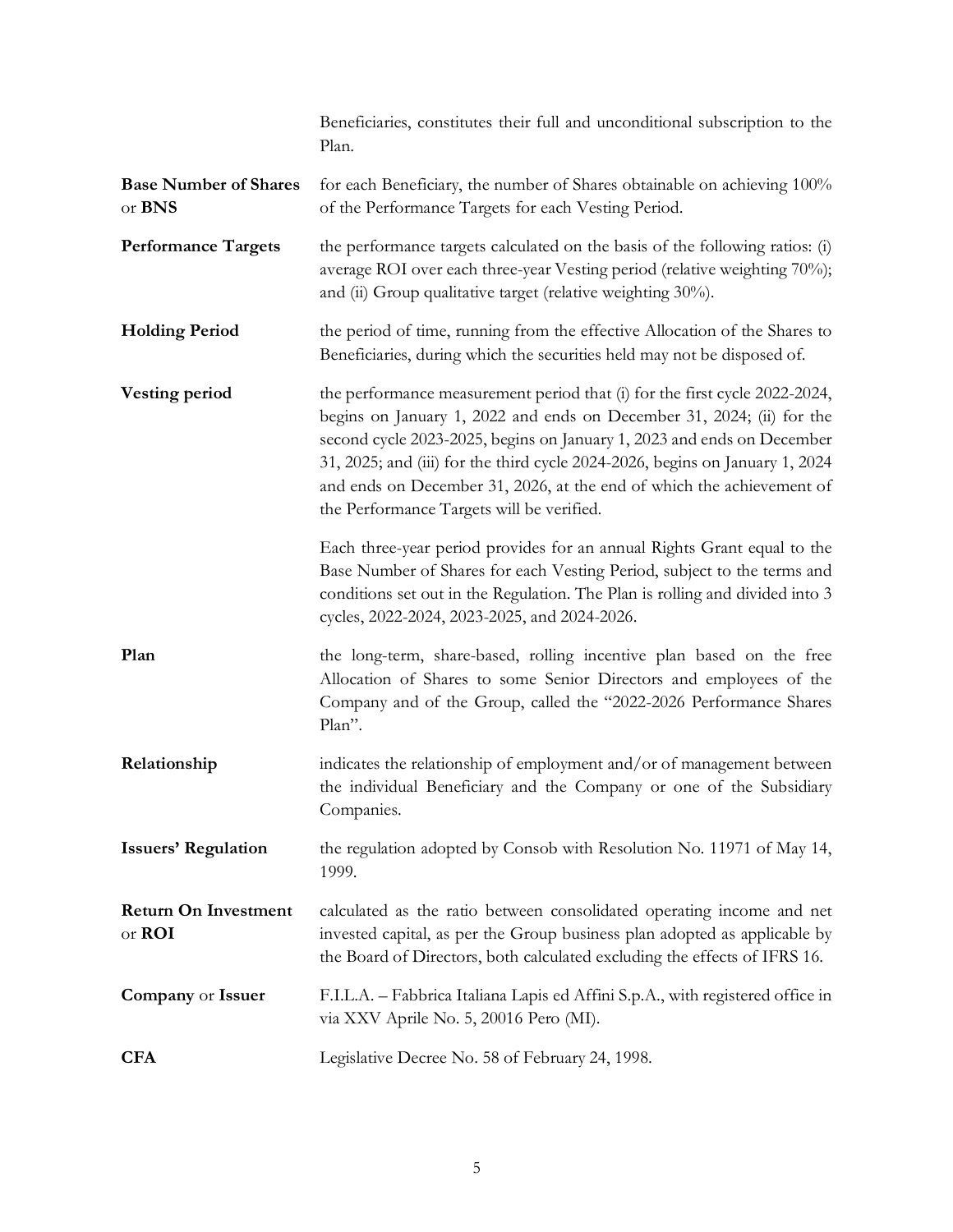#### **1. BENEFICIARIES**

The Plan is reserved for the Group's Executive Directors, Senior Executives and other Senior Managers, as identified by name on one or more occasions and for each three-year cycle, at the full discretion of the Board of Directors, on the proposal of the Chief Executive Officer and having consulted the Remuneration Committee, from among the Senior Directors and/or employees of the Company or of the Subsidiary Companies, holding positions identified as strategic for the growth and the sustainability of the Group's business over the long-term.

# **1.1. Names of the beneficiaries who are members of the financial instruments issuer's Board of Directors or of the management board, the companies controlling the issuer and the companies directly or indirectly controlled by it**

At the Date of the Prospectus, the following members of the Board of Directors of the Issuer were identified as Beneficiaries:

- Massimo Candela, Chief Executive Officer of the Issuer;
- Luca Pelosin, Executive Director of the Issuer.

The Beneficiaries are identified by the Board of Directors, on the proposal of the Chief Executive Officer and having consulted the Remuneration Committee. If the Beneficiaries referred to in the following paragraph 1.2 include subjects who must be identified by name, pursuant to the regulatory provisions in force, the Company will provide the market with the related information pursuant to Article 84-*bis*, paragraph 5, of the Issuers' Regulation.

# **1.2. Categories of employees or collaborators of the issuer of financial instruments and of the parent companies or subsidiaries of this issuer**

In addition to the provisions of the previous paragraph 1.1 of this Prospectus, the Plan's Beneficiaries include the following categories of individual, who occupy positions identified as strategic for the growth and sustainability of the Group's business in the long term:

- 6 Senior Executives; and
- 38 Senior Managers,

without prejudice to the right of the Board of Directors - on the proposal of the Chief Executive Officer and having consulted the Remuneration Committee - to identify, if necessary, additional Beneficiaries for the various three-year cycles. This information shall be communicated subsequently in accordance with Article 84-*bis*, paragraph 5 of the Issuers' Regulation.

It should be noted that some of the Beneficiaries of the Plan currently hold the position of members of the board of directors of Subsidiaries. These executives are not the subject of a nominative indication in the previous Paragraph 1.1 as their inclusion among the Beneficiaries of the Plan does not take into account the positions they hold in the companies mentioned above, since this assignment is determined exclusively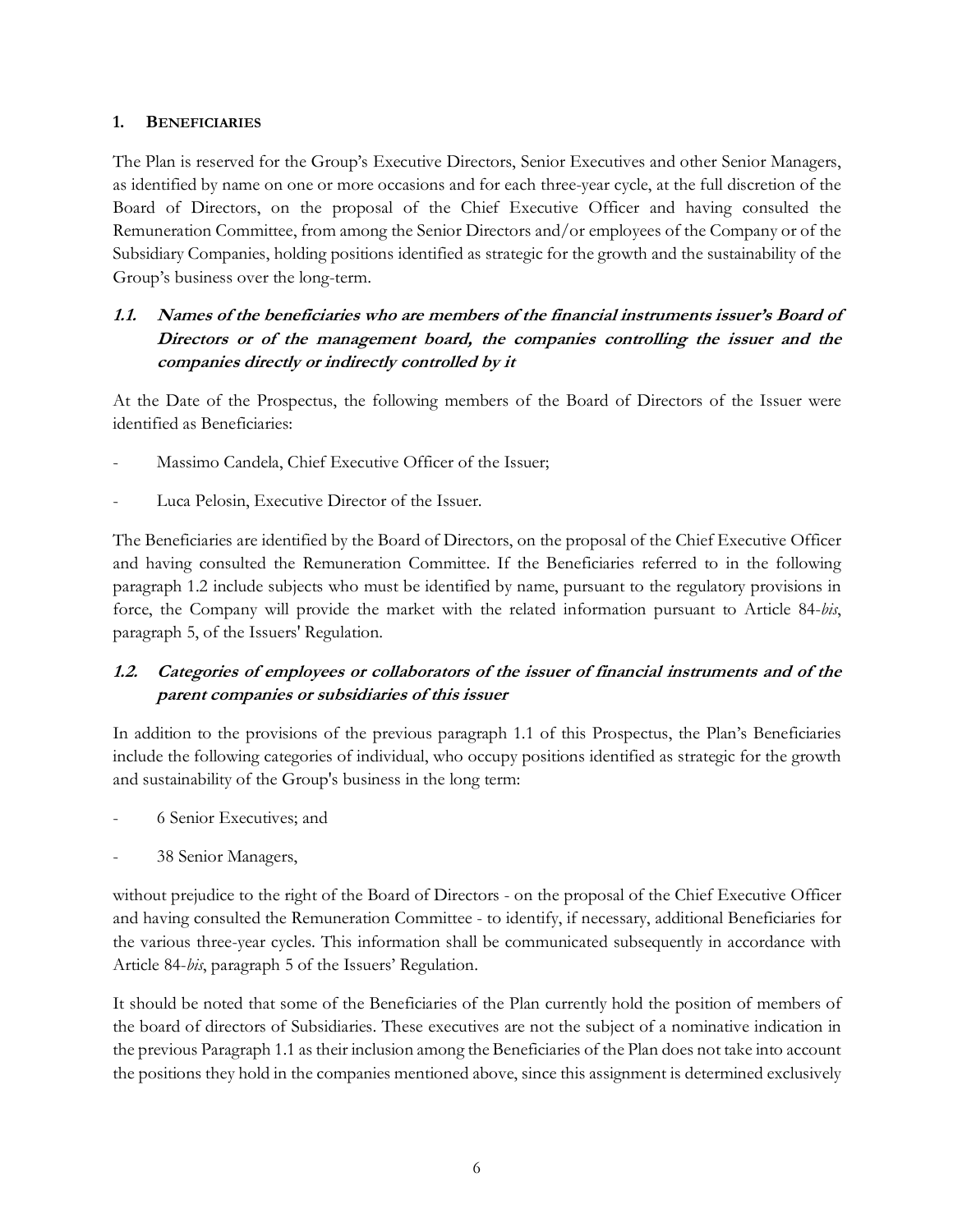on the basis of the managerial role (Senior Executives or Senior Manager) entrusted to them within the Group.

## **1.3. Names of the parties benefitting from the plan belonging to the groups indicated at point 1.3, letters a), b) and c) of Annex 3A, Scheme 7 of the Issuers' Regulation.**

*a) General Managers of the issuer of financial instruments*

Not applicable as, at the Date of the Prospectus, the Company has not appointed General Managers.

*b) Other Senior Executives of the issuer of financial instruments which are not considered of "smaller size", as per Article 3, paragraph 1, letter f) of Regulation No. 17221 of March 12, 2010, in the case in which they have received during the year total remuneration (obtained by adding the monetary compensation and the financial instrument-based*  compensation) of greater than the higher total compensation between that allocated to the members of the Board of *Directors, or the management board, and to General Managers of the issuer of financial instruments*

Not applicable since, at the Date of the Prospectus, none of Fila's Senior Executives had received total compensation during the year that was greater than the highest total compensation (compensation of the Company's Chief Executive Officer) among those awarded to members of the Board of Directors.

*c) Physical persons controlling the issuer of shares, who are employees or who provide collaboration to the share issuer*

Not applicable as, at the Date of the Prospectus, no physical persons controlling the Company who are employees or who provide collaboration to the Issuer are among the Beneficiaries.

- **1.4. Description and numeric indication, according to the categories indicated at point 1.4, letters a), b) and c) of Annex 3, Scheme 7 of the Issuers' Regulation.**
- *a) Of Senior Executives other than those indicated at letter b) of paragraph 1.3*

At the Date of the Prospectus, there are 6 Senior Executives of Fila, all of whom are Beneficiaries of the Plan.

*b) In the case of "smaller-sized" companies, pursuant to Article 3, paragraph 1(f) of Regulation No. 17221 of March 12, 2010, the aggregate listing of all the Senior Executives of the financial instruments' issuer*

Not applicable since the Company does not qualify as an issuer of "*smaller size*" in accordance with Article 3, paragraph 1, letter f) of Regulation No. 17221 of March 12, 2010.

*c) Of any other categories of employees or collaborators for which differentiated features of the plan are provided for (e.g. Executives, managers, white-collar employees etc.)* 

We note that the incentive scheme envisaged by the Plan is the same for all Beneficiaries. In addition, as illustrated at paragraph 2.2 below in this Prospectus, at the Date of the Prospectus, a different scope for the calculation for the achievement of the economic-financial Performance Objectives is established for 2 Senior Executives and 10 Senior Managers in North America.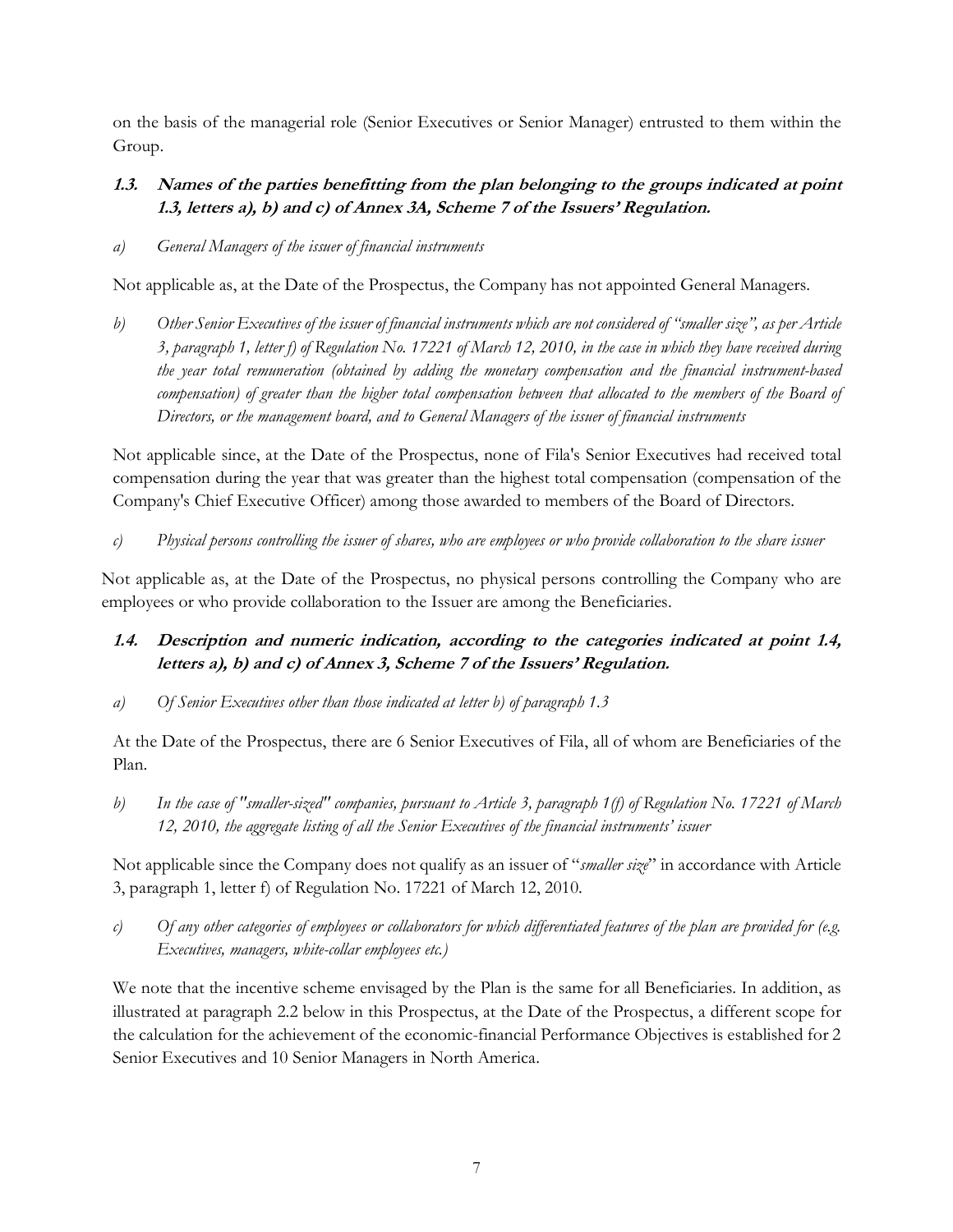#### **2. REASONS FOR THE ADOPTION OF THE PLANS**

## **2.1. Objectives targeted through allocation of the plans**

The adoption of the Plan is a tool to incentivise and instil loyalty among managers and seeks to align the interest of the Beneficiaries with those of shareholders in the medium to long term, to reward the achievement of the Group's business plan targets and to retain strategic personnel for implementation of the Company and Group development plan.

The Plan shall be one of the instruments used by the Company and the Group to supplement the fixed remuneration component of key personnel with variable components based on certain performance targets and in accordance with best market practice and with the provisions of the Corporate Governance Code.

The adoption of the Plan, covering categories of parties presenting different characteristics (such as the Executive Directors, the Senior Executives and the Senior Managers), in addition has a specific purpose in line with the remuneration policy of the Company for 2022 - of aligning the remuneration structure of key personnel for the Company and/or the Group.

# *2.1.1.* **Additional information for relevant plans as defined by Article 84-bis, paragraph 2 of the Issuers' Regulation**

The Board of Directors believes that a rolling share-based incentive plan, with three successive Grant cycles, each with its own three-year Vesting Period (January 1, 2022 - December 31, 2024 for the first cycle; January 1, 2023 - December 31, 2025 for the second cycle; and January 1, 2024 - December 31, 2026 for the third cycle), and with specific performance targets measured at the end of each three-year Vesting Period, represents the most effective incentivisation tool and best meets the interests of the Company and the Group.

Specifically, the provision of a three-year Vesting Period, the forms to maintain the Shares for retention purposes, for a certain period of time subsequent to Allocation (the "holding period"), and the specific clawback clauses stipulated in the Plan are consistent with the remuneration policy of the Company and the incentive, loyalty and retention objectives for the aforementioned key personnel. It is also in line with market best practices and the provisions of the Corporate Governance Code.

# **2.2. Key variables, also in the form of performance indicators, considered for the allocation of financial instrument based plans**

Each Beneficiary shall be entitled, at the sole discretion of the Board of Directors, to the Allocation of Shares, subject to verification by the Board of Directors, with the support of the Remuneration Committee, at the end of each Vesting Period, and in any event no later than the 60<sup>th</sup> calendar day following the approval of the consolidated financial statements for the last year of each Vesting Period, that the following conditions have been met:

- that, at the Share Allocation Date, the Relationship of the Beneficiary with the Company or with the relevant Subsidiary Company continues to exist and that each Beneficiary continues to qualify as an Executive Director, a Senior Executive or a Senior Manager;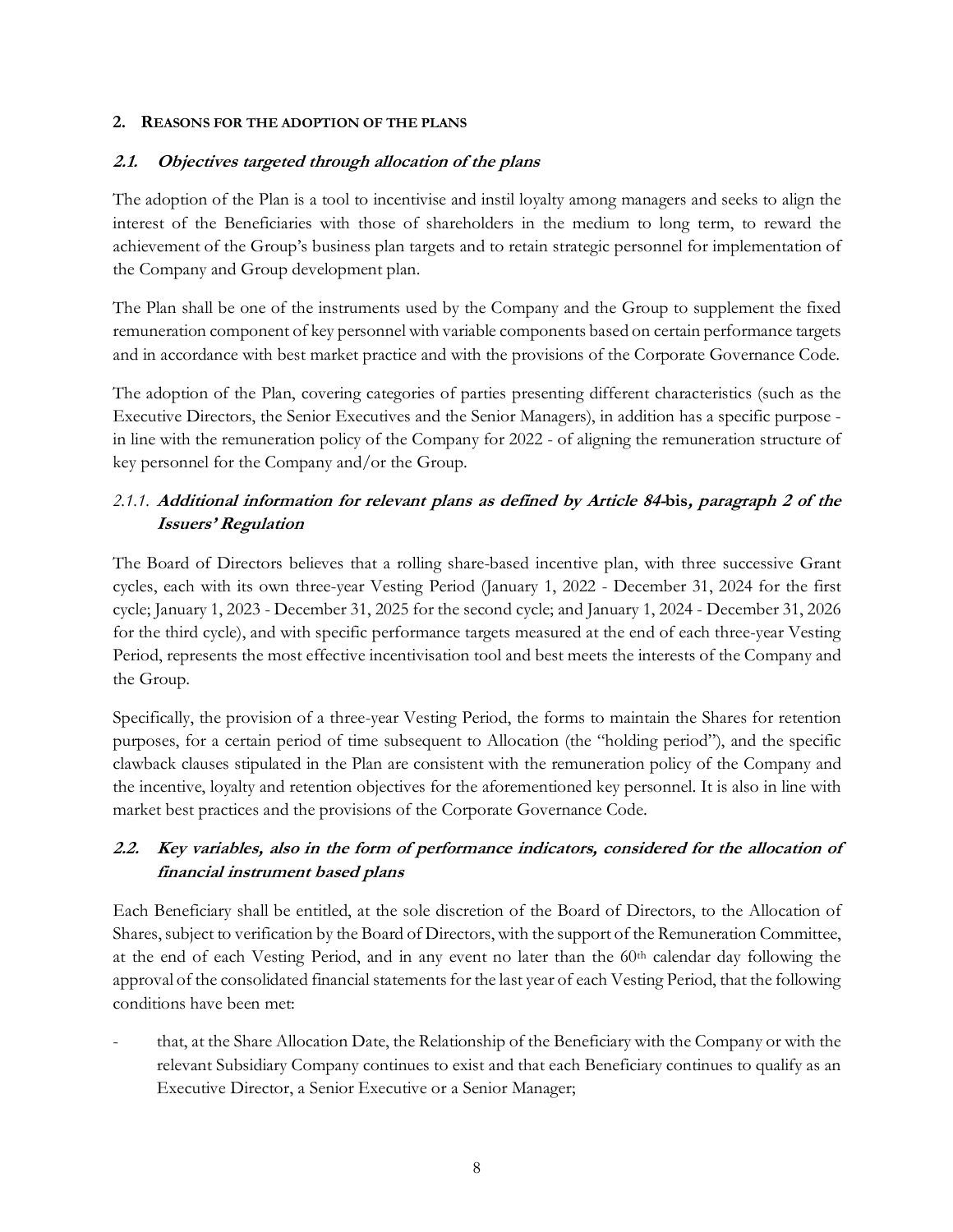achievement of Performance Targets.

Once satisfaction of the conditions for Allocation of the Shares as indicated above has been verified, the Board of Directors - with the support of the Remuneration Committee - establishes the number of Shares to be allocated to each Beneficiary, on one occasion, on the basis of the achievement of the Performance Targets.

Specifically, we underline that the Performance Targets established for the Allocation of Shares are as follows: (i) quantitative objective (relative weighting 70%); Average ROI for each three-year Vesting Period as per the Group's business plan as adopted by the Board of Directors from time to time; and (ii) Group qualitative objective (relative weighting 30%): implementation of at least 80% of the targets set out for each three-year Vesting Period in the Group's sustainability plan as adopted by the Board of Directors from time to time.

For both the Performance Targets, the Board of Directors has the authority to disburse a sum of money at the moment of Allocation equal to the value of the number of Shares payable and at their normal value to the Beneficiary, determined as per Article 9 of Presidential Decree 917/1986. This authority is granted to the Board of Directors only in cases in which specific circumstances relating to the Beneficiary and/or regulatory, tax or financial market performance reasons render, in the Company's reasonable opinion, the Share Allocation process more onerous for the Company and/or the Beneficiaries.

# *2.2.1.* **Additional information for relevant plans as defined by Article 84-bis, paragraph 2 of the Issuers' Regulation**

Subject to the details of the Performance Targets for each Beneficiary, in the relative Grant Letter the guidelines of the Plan and the description of the Performance Targets shall be outlined as follows.

## Average ROI for each Vesting Period (relative weighting 70%) - quantitative objective

The economic and financial performance indicator and the related target are linked to the Group's business plan adopted by the Board of Directors from time to time, and refer to the following perimeters:

- consolidation of North America (which represents a portion of the Group consolidation) for 2 Senior Executives and 10 Senior Managers;
- Group consolidation for all other Beneficiaries.

The Shares to be allocated to each Beneficiary in the event that the quantitative objective is achieved shall be calculated, by the Board of Directors with the support of the Remuneration Committee, on the basis of the following criteria:

| % of average ROI achievement in each three-year<br><b>Vesting Period</b> | % Pay-out with respect to the Base Number of Shares<br>(BNS) |  |  |  |
|--------------------------------------------------------------------------|--------------------------------------------------------------|--|--|--|
| $ROI < 90\%$                                                             | $70\% \times 0 \times BNS$                                   |  |  |  |
| $90\% \leq RCI \leq 92.5\%$                                              | $70\% \times 20\% \times BNS$                                |  |  |  |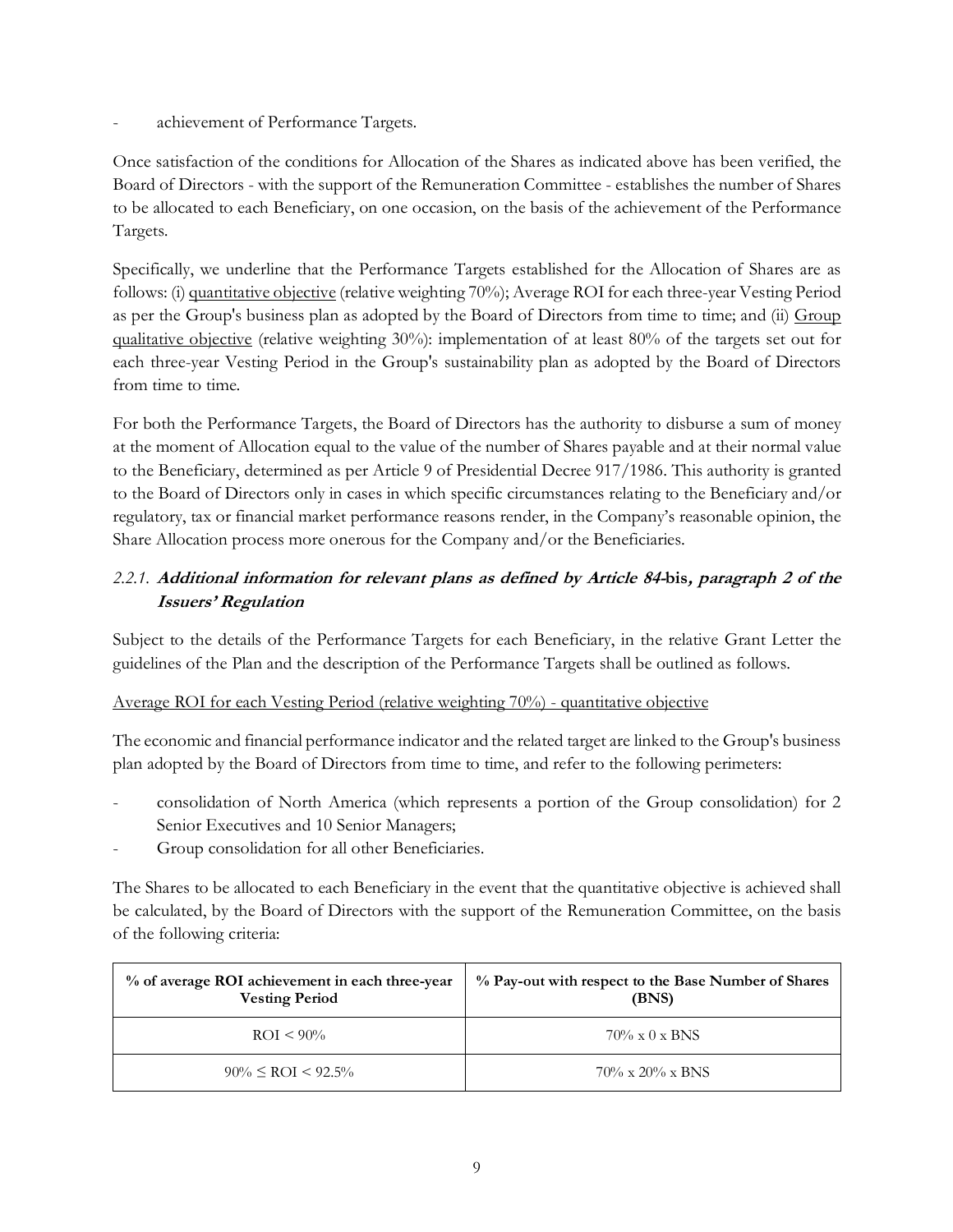| $92.5\% \leq ROI < 95\%$       | $70\% \times 40\% \times BNS$  |
|--------------------------------|--------------------------------|
| $95\% \leq ROI < 97.5\%$       | $70\% \times 60\% \times BNS$  |
| $97.5\% \leq ROI < 99.5\%$     | $70\% \times 80\% \times BNS$  |
| $99.5\% \leq ROI \leq 100.5\%$ | $70\% \times 100\%$ BNS        |
| $100.5\% \leq ROI < 102.5\%$   | $70\% \times 120\% \times BNS$ |
| $102.5\% \leq ROI < 105\%$     | $70\% \times 140\% \times BNS$ |
| $105\% \leq ROI \leq 107.5\%$  | $70\% \times 160\% \times BNS$ |
| $107.5\% \leq ROI < 110\%$     | $70\% \times 180\% \times BNS$ |
| $ROI \ge 110\%$                | $70\% \times 200\% \times BNS$ |

Maximum number of Shares that may be allocated in relation to the quantitative objective shall in any case be equal to 170% of the Base Number of Shares related to this objective.

In light of that outlined, with reference to the Shares to be allocated on achievement of the qualitative performance objective (average ROI over the three-year period), it is stipulated that at the end of each three-year Vesting Period:

- o where the performance is below 90.00% of the target, no shares relating to the quantitative target shall be allocated;
- o where the performance is between 90.00% and 92.50% lower range included of the target, 20% of the shares in relation to the quantitative target shall be allocated;
- o where the performance is between 92.50% and 95.00% lower range included of the target, 40% of the shares in relation to the quantitative target shall be allocated;
- o where the performance is between 95.00% and 97.50% lower range included of the target, 60% of the shares in relation to the quantitative target shall be allocated;
- o where the performance is between 97.50% and 99.50% lower range included of the target, 80% of the shares in relation to the quantitative target shall be allocated;
- o where the performance is between 99.50% and 100.50% lower range included of the target, 100% of the shares in relation to the quantitative target shall be allocated;
- o where the performance is between 100.50% and 102.50% lower range included of the target, 120% of the shares in relation to the quantitative target shall be allocated;
- o where the performance is between 102.50% and 105.00% lower range included of the target, 140% of the shares in relation to the quantitative target shall be allocated;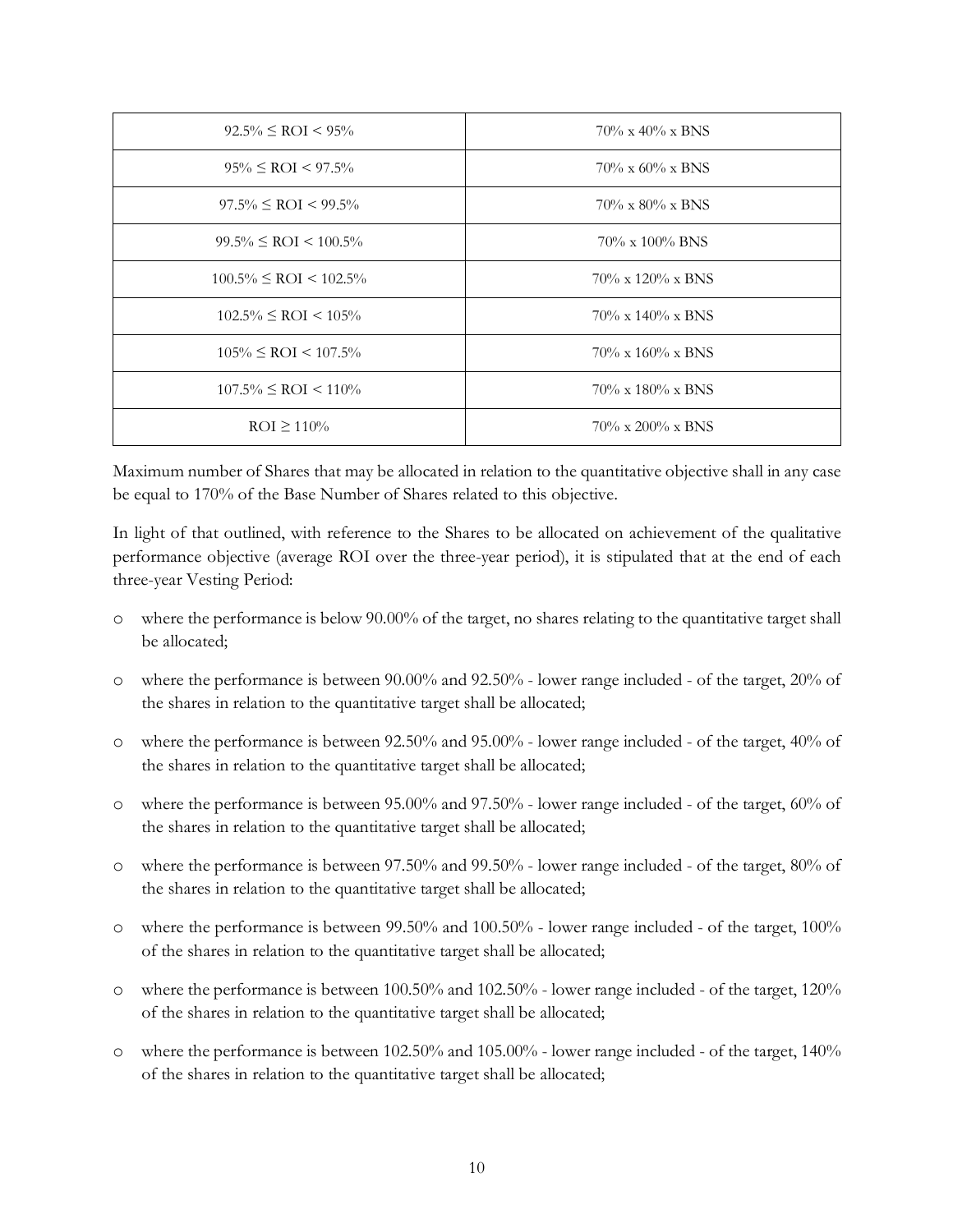- o where the performance is between 105.00% and 107.50% lower range included of the target, 160% of the shares in relation to the quantitative target shall be allocated;
- o where the performance is between 107.50% and 110.00% lower range included of the target, 180% of the shares in relation to the quantitative target shall be allocated;
- o where the performance is equal to or above 110% of the objective, 200% of the Shares in relation to the quantitative objective shall be allocated;

The quantitative objective (average ROI for the three-year period) will be calculated by taking into account the standardisation criteria agreed upon with the auditors and in line with the definitions stipulated in the Company's loan agreements and a consolidation scope matching that indicated above.

The exchange rate to be utilised for the consolidation of the economic-financial indicators shall be linked to the establishment of the achievement of the quantitative Performance Targets, to be set out in the budget.

## Implementation of the objectives set out in the Group's sustainability plan (relative weighting 30%) qualitative objective

30% of the shares will be allocated upon achievement of the following qualitative Group target, i.e., implementation of at least 80% of the targets set out for each three-year Vesting Period in the Group's sustainability plan as adopted by the Board of Directors from time to time.

For all the Beneficiaries of the Plan, this target is measured through an "on/off" mechanism; therefore, in case of achievement of the Performance Targets to an extent greater than 100%, the Beneficiary will be entitled to be allocated a number of Shares equal to and never exceeding 100% of the Base Number of Shares.

# **2.3. Factors underlying the determination of the extent of remuneration based on financial instruments, or the criteria used for its determination**

The grant of each Beneficiary's Right to Receive Shares, for each of the Plan's cycles, is undertaken by the Board of Directors, on the proposal of the Chief Executive Officer and having consulted the Remuneration Committee, at the beginning of each Vesting Period, subject to the approval of the Plan by the Shareholders' Meeting called to approve the financial statements of the Company for the year ending December 31, 2021. In determining the number of Rights to Receive Shares to be granted to Beneficiaries, the Board of Directors shall take into account the strategic nature of the role of the individual Beneficiary, the level of delegated powers and/or responsibilities granted to each Beneficiary as well as the other components of his or her compensation so as to ensure an appropriately balanced pay-mix.

The total number of Shares underlying the Plan is calculated so as to permit the Grant of the Right to Receive Shares, in addition to, where applicable, their Allocation, also to any additional Beneficiaries which may be identified by the Board of Directors in accordance with the Plan for each of the three cycles.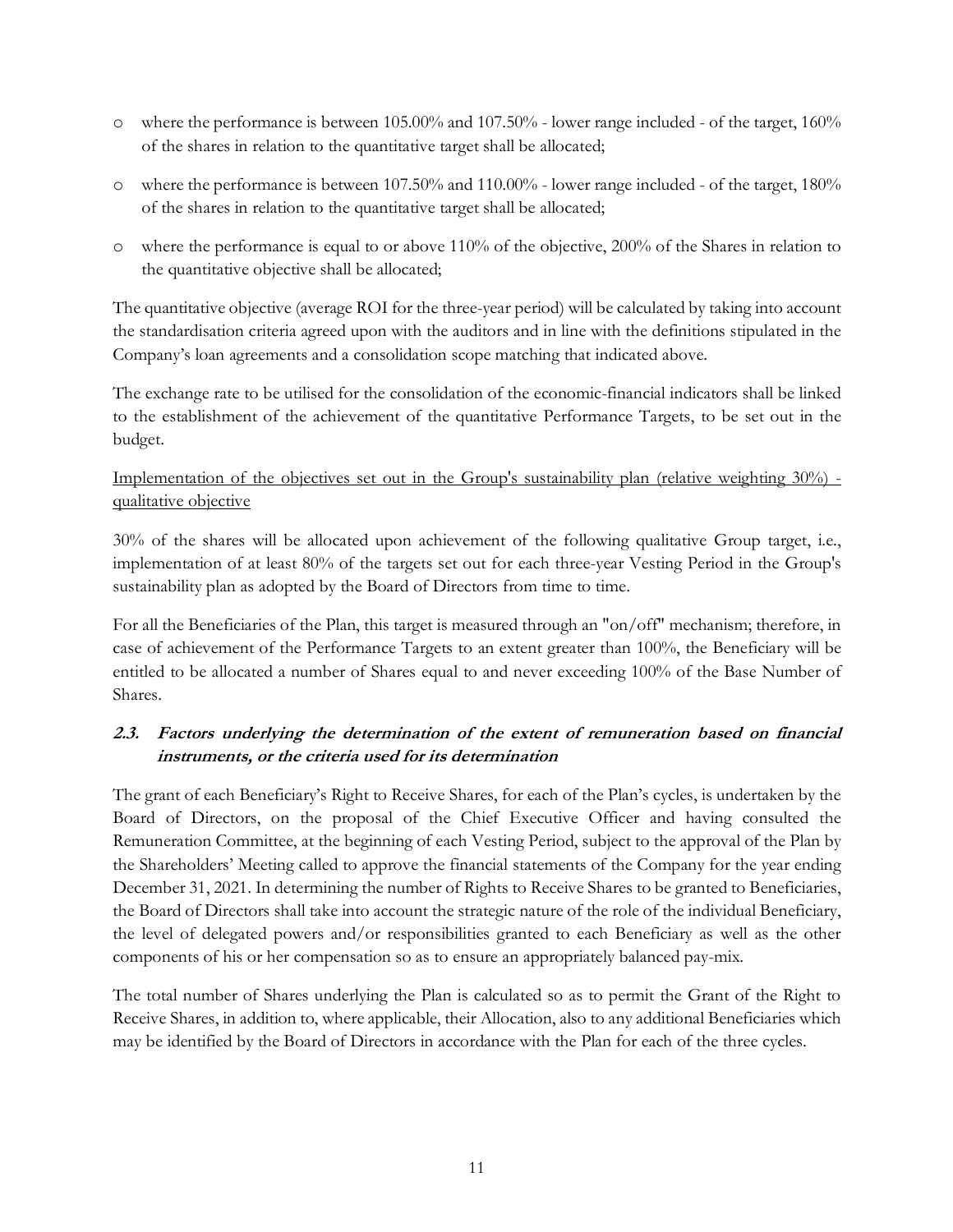# *2.3.1.* **Additional information for relevant plans as defined by Article 84-bis, paragraph 2 of the Issuers' Regulation**

The number of Shares to be allocated to each Beneficiary shall be determined by the Board of Directors, with the support of the Remuneration Committee, subsequent to each Vesting Period. The Shares shall be allocated on a single occasion for each of the three Plan cycles, based on achievement of the Performance Targets, subject to the condition that the effective number of Shares allocated to each Beneficiary shall not exceed that established on the basis of the performance curves described in paragraph 2.2 of this Prospectus.

The Performance Targets are described in paragraph 2.2 of this Prospectus.

**2.4. Reasons for any decision to target compensation plans based on financial instruments not issued by the issuer of financial instruments, such as the financial instruments issued by subsidiaries or parent companies or third party companies outside of the Group; in the case in which the above instruments are not traded on regulated markets, information on the criteria utilised for the calculation of the attributable value**

Not applicable, as the Plan is based exclusively on financial instruments issued by the Issuer.

**2.5. Assessments concerning significant tax and accounting implications impacting the drawing up of the Plans**

There are no significant tax or accounting implications impacting the drawing up of the Plan.

## **2.6. Support for the Plan from the Special fund to incentivise worker involvement in enterprises, as per Article 4, paragraph 112 of Law No. 350 of December 24, 2003**

The Plan does not receive support from the Special fund to incentivise worker involvement in enterprises, as per Article 4, paragraph 112 of Law No. 350 of December 24, 2003.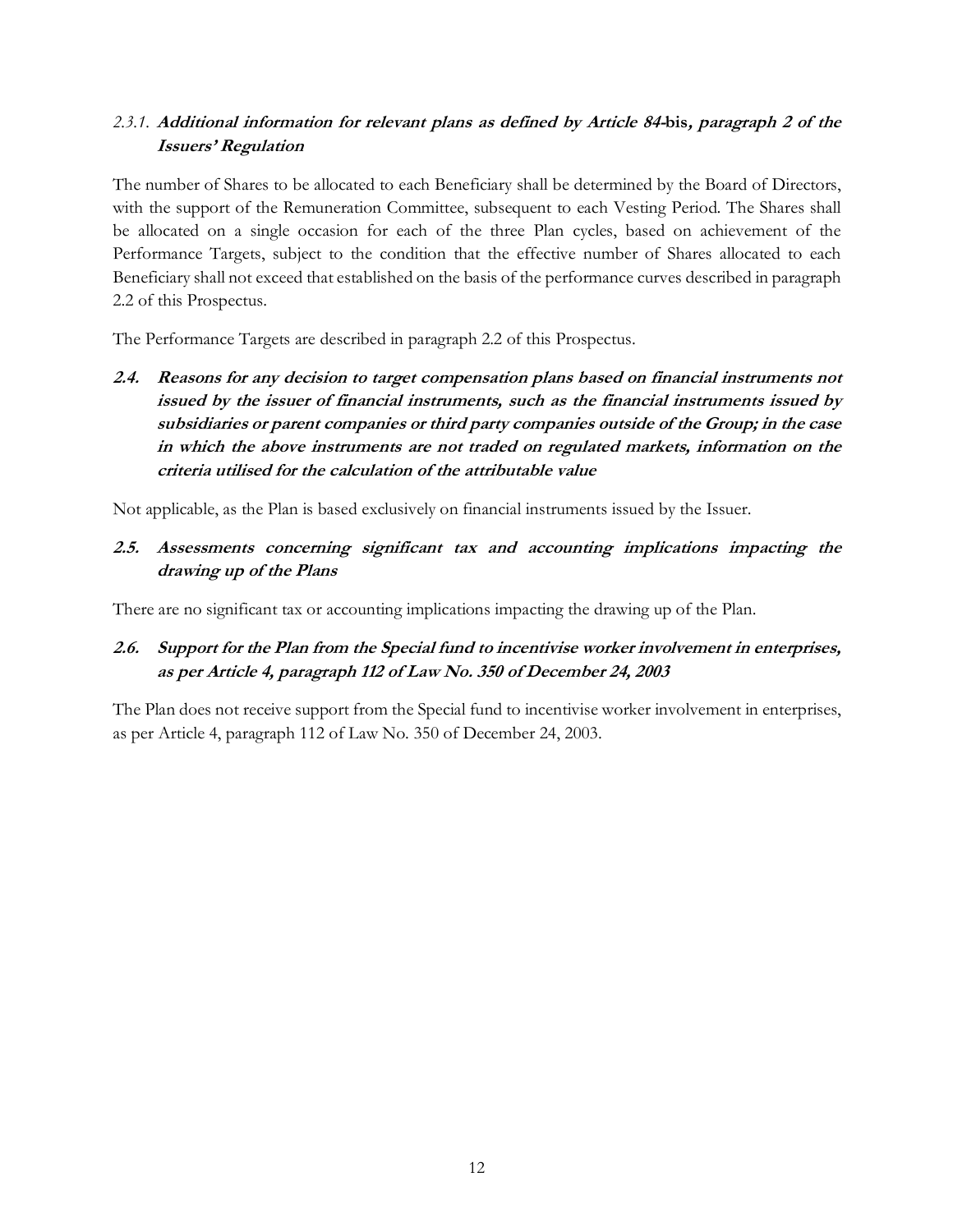#### **3. APPROVAL PROCEDURE AND TIMEFRAME FOR THE ALLOCATION OF THE INSTRUMENTS**

## **3.1. Scope of powers and functions delegated by the Shareholders' Meeting to the Board of Directors for implementation of the Plan**

On March 22, 2022, the Board of Directors, on the proposal of the Remuneration Committee meeting on the March 21, 2022 and with the favourable opinion of the Board of Statutory Auditors of the Issuer, in accordance with Article 2389 of the Civil Code, approved the submission of the Plan to the Shareholders' Meeting called to consider the financial statements of the Company for the year ended December 31, 2021.

A proposal to target to the Board of Directors, having consulted the Remuneration Committee, the broadest powers for the concrete and full implementation of the Plan, to be exercised in compliance with the principles established by the Shareholders' Meeting, shall be submitted to the Shareholders' Meeting called to consider the Plan.

Specifically, for the purposes of non-exhaustive example, it shall be requested that the Shareholders' Meeting to grant to the Board of Directors the power, also with the faculty to sub-delegate to third parties, to:  $(i)$  identify, on the basis of the criteria set out in the Plan, the participants of the Plan for each threeyear cycle, and the maximum number of Shares to be allocated to each in the three-year cycles; *(ii)* verify the achievement of the Performance Targets, establishing consequently the number of Shares to be effectively allocated to each Beneficiary and to proceed with the relevant allocation; *(iii)* establish in detail the Performance Targets to which the allocation of Shares is subject; *(iv)* exercise all duties and functions assigned by the Board of Directors under the Plan regulation; *(v)* according to the most appropriate means, apply useful or necessary modifications or supplements in accordance with the regulation; *(vi)* undertake all acts, requirements, formalities and communications, also with the public and any Authorities which are necessary and/or beneficial for the management and/or implementation of the Plan, with the faculty to delegate their powers, duties and responsibilities with regards to the execution and application of the Plan, including the fulfilment of the relative disclosure obligations, to the Chairperson of the Board of Directors and the Chief Executive Officer, in office at any given time, severally, subject to the condition that any decision relating to and/or associated with the Grant of the Right to Receive Shares or the Allocation of these latter to the Chief Executive Officer (in addition to any other decision concerning the management and/or implementation of the plan as pertaining to him/her) shall remain within the exclusive scope of the Board of Directors.

The Remuneration Committee performs advisory and proposal functions regarding the implementation of the Plan, pursuant to the Corporate Governance Code and the Board of Directors and Committees Regulation adopted by the Company.

#### **3.2. Indication of the parties appointed to administer the Plan and their functions and duties**

The execution of the Plan lies within the scope of the Board of Directors, which shall be assigned by the Shareholders' Meeting all powers necessary and/or beneficial to completely and fully implement the Plan, including those indicated, merely for example purposes and not to be considered exhaustive, at paragraph 3.1 of this Prospectus.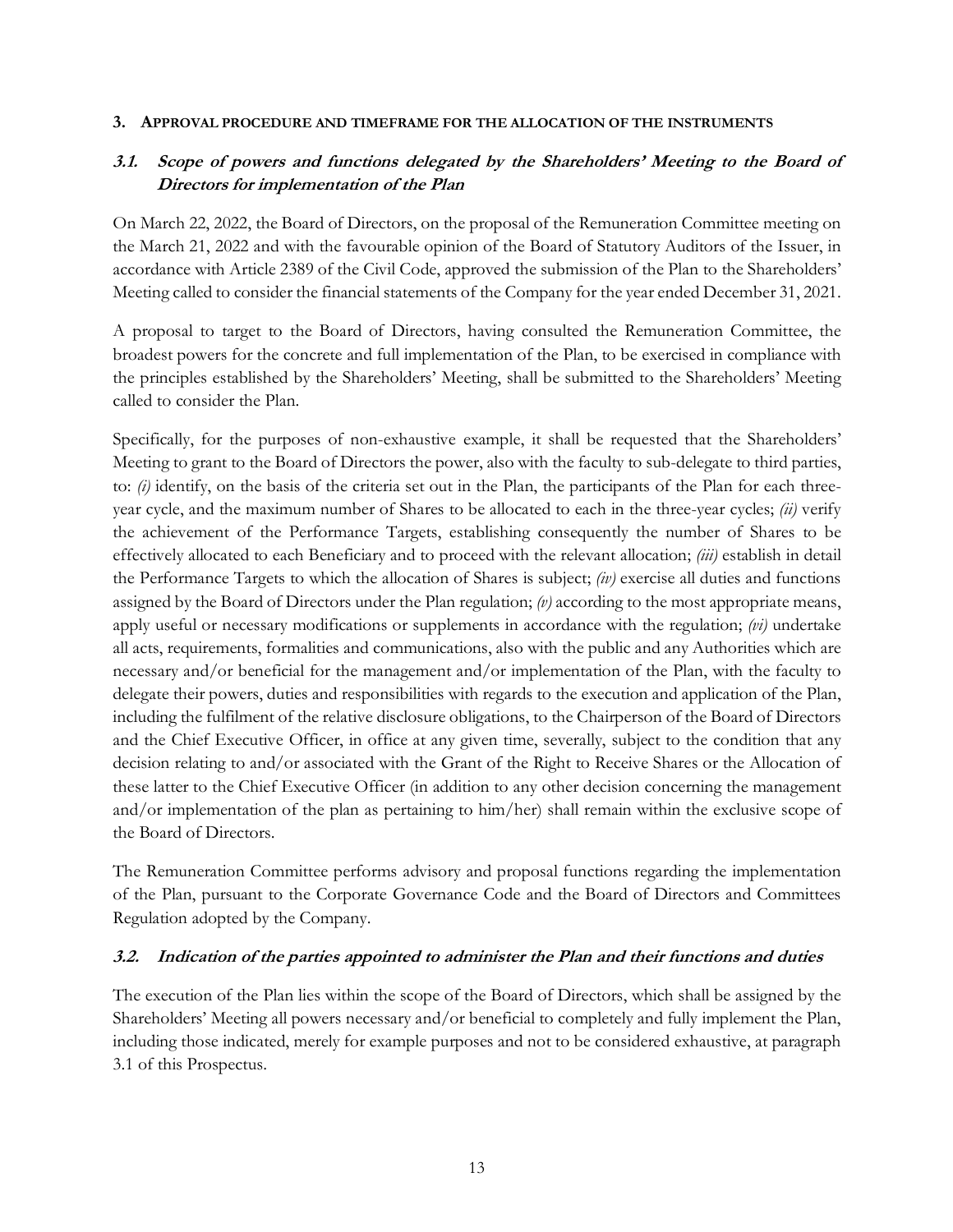The Board of Directors may delegate, to one or more of its members, all or part of its powers, duties and responsibilities concerning the implementation, execution and amendment of the Plan, subject to the condition that amendments to the Plan should be subsequently approved by the Board of Directors.

# **3.3. Any existing procedures for the review of the plans, also in relation to potential changes in the underlying objectives**

Without prejudice to the power of the Shareholders' Meeting in the cases provided for by law, and without prejudice to that indicated herein, the Board of Directors shall have the power - having consulted the Remuneration Committee - to make amendments or additions to the Plan regulation in the most appropriate manner, as it deems useful or necessary to better pursue the incentive and loyalty purposes of the Plan and to maintain the substantial and economic contents of the Plan unchanged, within the limits allowed by the legislation applicable from time to time, taking into account the interests of the Company and of the Beneficiaries. In addition, without prejudice to the right of the Board of Directors to make any amendments and/or additions to the Plan regulations that are deemed necessary and/or appropriate in the event of regulatory changes or changes to the Corporate Governance Code, in order to ensure constant alignment between the Plan and the applicable regulations.

In the case of events such as:

- 1. corporate transactions on the Company's share capital and therefore, including but not limited to, a reduction in share capital due to losses through the cancellation of shares, the Company's share capital increases, whether free or paid-in, offered as options to shareholders or without option rights, possibly also to be settled by conferment in kind, rearrangement or the splitting of Shares which may affect the Shares;
- 2. Mergers or spin-offs, the purchase or sale of shareholdings, companies or business units; or
- 3. legislative or regulatory changes or other events likely to affect the Right to Receive Shares, the Shares and/or the Company.

The Board of Directors may, independently and without the need for further approval from the Shareholders' Meeting, make all the changes and supplements to the Plan that are considered necessary and/or appropriate to continue to apply the Plan's essential and economic content, to the extent permitted by applicable regulations, and after having consulted the Remuneration Committee, retaining the basic objectives of incentivising and instilling loyalty. This decision shall be binding on the Beneficiaries.

Where, during the Vesting Period:

- 1. a Change of Control should occur;
- 2. a public tender offer or a public exchange offer concerning the Shares should be promoted; or
- 3. the shares are delisted from the Euronext Milan regulated market organised and managed by Borsa Italiana S.p.A.;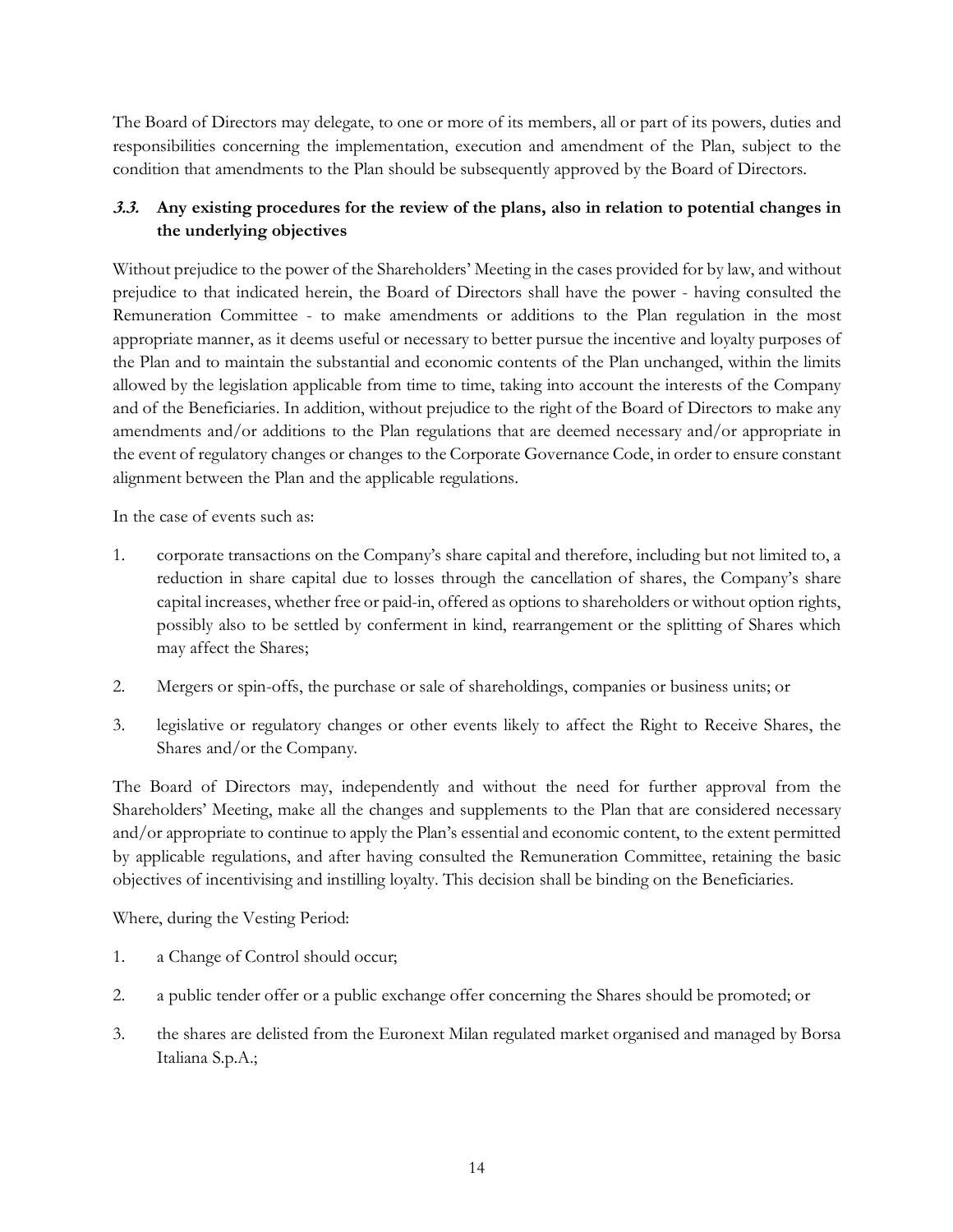The Board of Directors shall have the authority, at its sole discretion, to grant the Beneficiaries all or some of the Shares in advance of the due date provided for in the Plan, also independently of the actual achievement of Performance Targets, i.e. to provide for the Plan's early termination. This decision shall be binding on the Beneficiaries.

Lastly, in the event of a significant revision of the targets of the Group's business plan, the Board of Directors will have the power to approve, in compliance with the applicable legislation (including the rules governing related party transactions), any changes to the targets of the Plan in order to adjust them to the aforementioned changes and to keep the substantial and economic content of the Plan unchanged, retaining its main incentive and loyalty-enhancing purposes. This decision shall be binding on the Beneficiaries.

# **3.4. Means to establish availability and for the assignment of the financial instruments on which the Plans are based (e.g.: free assignment of shares, share capital increases with exclusion of pre-emption rights, purchase and sale of treasury shares)**

The Plan provides for the free Allocation of Shares.

The Allocation of Shares will be carried out using Treasury Shares deriving from purchases made pursuant to Articles 2357 and 2357-*ter* of the Civil Code, and authorised by the Shareholders' Meeting in ordinary session.

On March 22, 2022, the Board of Directors resolved to submit for approval to the Shareholders' Meeting called to approve the Company's financial statements for the year ending December 31, 2021, the renewal of the authorisation for the Board of Directors to carry out transactions to purchase and dispose of treasury shares, *inter alia*, to service the Plan.

The Company will make the Shares available to the Beneficiary, according to the terms and means established in the Plan and, specifically, not beyond 60 calendar days from approval of the consolidated financial statements for the last year of each Vesting Period.

# **3.5. Role carried out by each director in establishing the characteristics of the stated plans; any conflicts of interest involving the interested Directors**

In compliance with the provisions of the Corporate Governance Code, the Remuneration Committee comprising Non-Executive Directors, the majority independent, none of whom are Beneficiaries of the Plan - was involved in the various research and structuring phases of the Plan.

The Board of Directors, noting that proposed by the Remuneration Committee and with the favourable opinion of the Board of Statutory Auditors of the Issuer in accordance with Article 2389 of the Civil Code, approved the Plan proposal and its submission for the approval of the Shareholders' Meeting, pursuant to Article 114-*bis* of the CFA.

The motion by which the Board of Directors approved the Plan and the proposal to submit it for the approval of the Shareholders' Meeting was, in addition, adopted in compliance with Article 2391 of the Civil Code.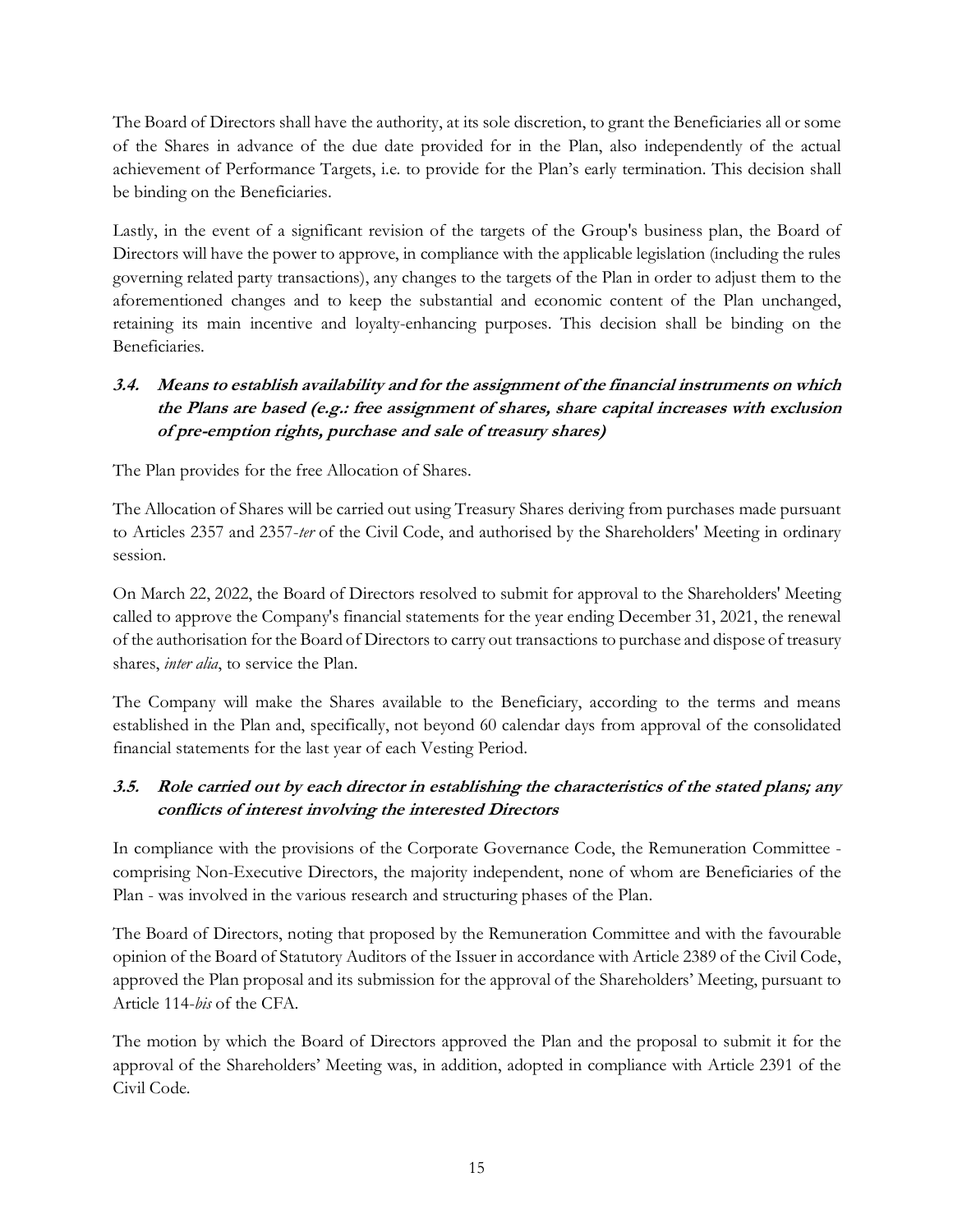## **3.6. For the purposes of the requirements in Article 84-bis, paragraph 1, the date of the decision taken by the relevant body to propose the approval of the plans to the Shareholders' Meeting and any proposal to the remuneration committee**

At its meeting of March 21, 2022, the Remuneration Committee drew up, in compliance with the Corporate Governance Code, the proposal to the Board of Directors regarding the Plan.

At its meeting of March 22, 2022, the Board of Directors, noting that proposed by the Remuneration Committee and with the favourable opinion of the Board of Statutory Auditors of the Issuer, in accordance with Article 2389 of the Civil Code, approved the Plan proposal and its submission for the approval of the Shareholders' Meeting called to consider the financial statements of the Company for the year ending December 31, 2021. At the same meeting, the Board of Directors, with the favourable opinion of the Remuneration Committee, in addition approved this Prospectus and the Explanatory Report of the Directors on the Plan as per Article 114-*bis* of the CFA.

# **3.7. For the purposes of Article 84-bis, paragraph 5, letter a), the date of the decision undertaken by the relevant body for the assignment of the instrument and the proposal to the abovementioned body by any Remuneration Committee**

The Right to Receive Shares shall be allocated to each Beneficiary by the Board of Directors, having consulted the Remuneration Committee, at the Rights Grant Date. Without prejudice to its right to identify additional Beneficiaries for successive cycles, on March 22, 2022 the Board of Directors, having consulted the Remuneration Committee and with the favourable opinion of the Board of Statutory Auditors of the Issuer in accordance with Article 2389 of the Civil Code, identified the Beneficiaries for the first cycle of the Plan (2022-2024), in addition deciding to grant to each of these - subject to the approval of the Plan by the Shareholders' Meeting called to approve the 2021 financial statements - the relative Right to Receive Shares.

The number of Shares which shall be effectively allocated to each Beneficiary at the Share Allocation Date shall be established by the Board of Directors, according to the Plan criteria and indicated in this Prospectus, following the conclusion of each Vesting Period and Board approval of the consolidated financial statements for the last year of each Vesting Period, once the conditions for the allocation of the Shares as per paragraph 2.2 of this Prospectus have been verified.

The Share Allocation Date, in addition to the date of any Grant of the Right to Receive Shares shall be announced according to the means and terms indicated by Article 84-*bis*, paragraph 5, letter a) of the Issuers' Regulation and, in any case, by the applicable regulatory provisions.

## **3.8. Market price, recorded on the above-stated dates, of the financial instruments on which the plans are based, if traded on regulated markets**

On March 21 and 22, 2022, the date on which the Remuneration Committee and the Board of Directors respectively met to review the proposal regarding the Plan to be submitted to the Shareholders' Meeting, the official price of the Shares was Euro 9.02 and Euro 9.14 respectively.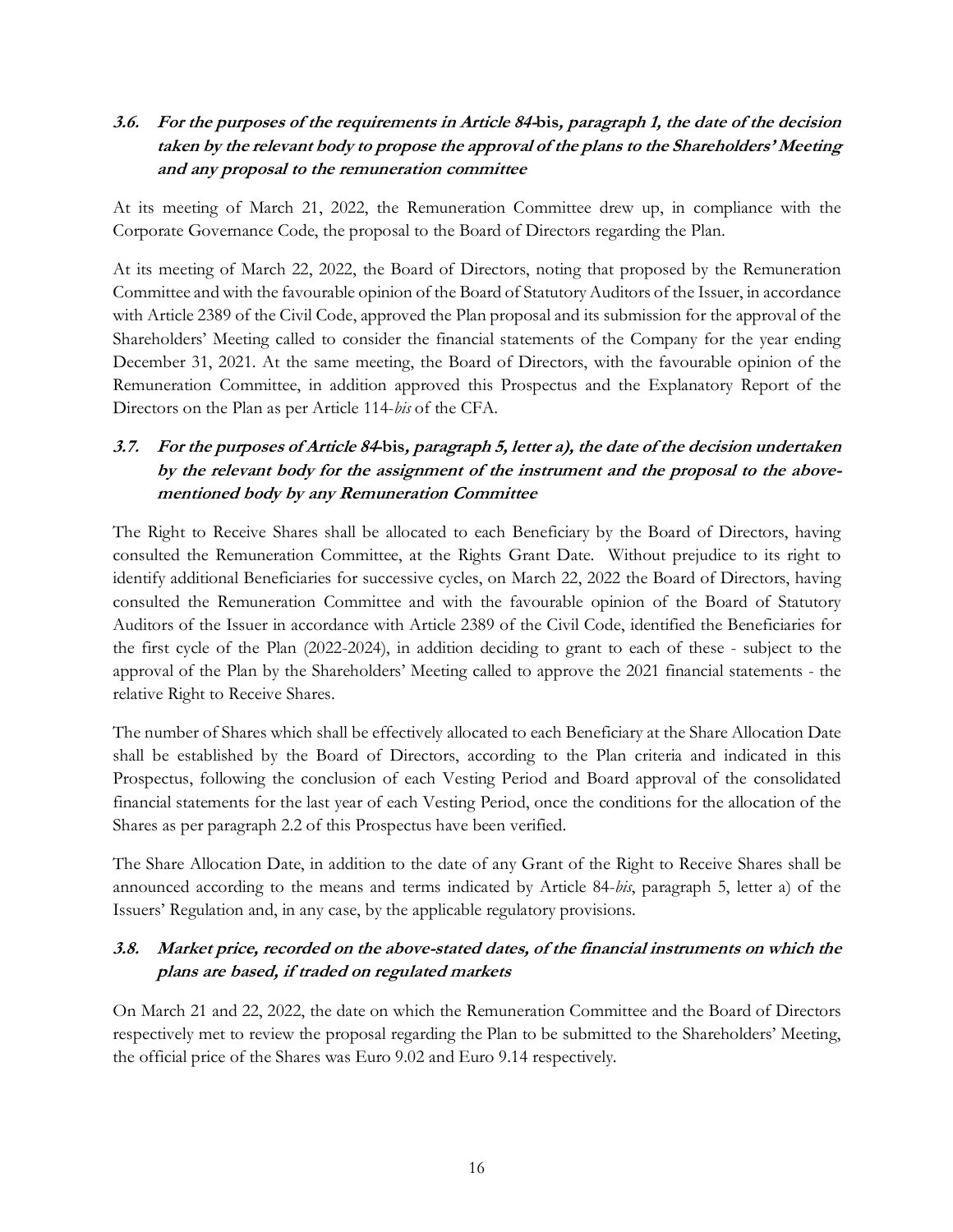Subject to that outlined above, the information on the price of the Shares at the time of the Grant of the Rights and the Allocation of the Shares by the Board of Directors shall be provided according to the means and terms indicated by Article 84-*bis*, paragraph 5, letter a) of the Issuers' Regulation and, in any case, by the applicable regulatory provisions.

**3.9. For plans based on financial instruments traded on regulated markets, under which terms and in accordance with which procedures does the issuer take into account, when identifying the timing of the allocation of the instruments under the plans, the possible overlap in time between (i) that allocation or any decisions taken in that regard by the Remuneration Committee, and (ii) the disclosure of any relevant information pursuant to Article 17 of Regulation (EU) No 596/2014; for example, in the event that this information is (a) not yet published and may prompt an increase in the market share price, or (b) already published and may prompt a decrease in the market share price.**

The execution of the Plan under this Prospectus will take place in full compliance with the disclosure obligations imposed on the company, in order to ensure the transparency and homogeneity of information to the market, as well as in compliance with the procedures adopted by the Company.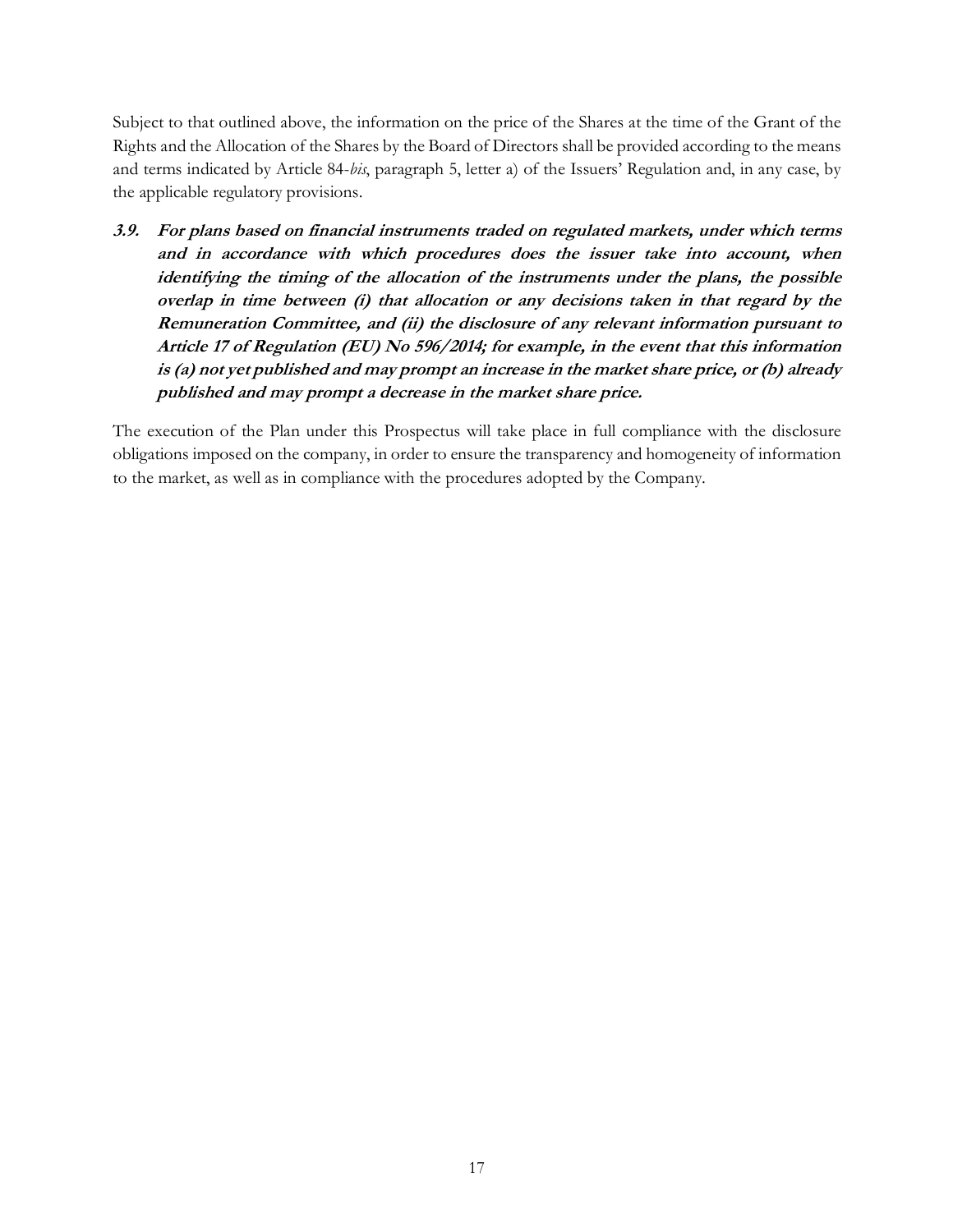#### **4. FEATURES OF THE INSTRUMENTS ALLOCATED**

# **4.1. Description of the forms under which the financial instrument based remuneration plans are structured**

The Plan consists of 3 free annual Grants ("rolling" plan) in favour of the Beneficiaries of Rights to Receive Shares free of charge at the end of each three-year Vesting Period, subject to, and depending on, the occurrence of the conditions set out in paragraph 2.2 of this Prospectus.

The Right to Receive Shares shall be allocated on a personal basis to each Beneficiary and may not be transferred between living persons, nor be subject to restrictions or constitute other acts of disposal in any form.

# **4.2. Indication of the effective implementation period of the plan with regards also to any differing cycles established**

The Plan comprises 3 annual free allocations, each of which corresponds to a three-year Vesting Period to measure performance (2022-2024 for the first cycle, 2023-2025 for the second cycle and 2024-2026 for the third cycle). Specifically, at the beginning of each three-year Vesting Period (i.e., on January 1, 2022, 2023 and 2024), Plan Beneficiaries will be granted the Right to Receive Shares free of charge.

At the end of each Vesting Period (i.e., December 31, 2024, December 31, 2025 and December 31, 2026) and subsequent to the approval of the consolidated financial statements for the last year of each Vesting Period, the Board of Directors, with the support of the Remuneration Committee, will verify the fulfilment of the conditions for the Allocation of Shares set forth in paragraph 2.2 of this Prospectus and will determine the actual number of Shares to be allocated to each Beneficiary based on the achievement of the Performance Targets.

The Company shall make available to the Beneficiaries the number of Shares established not beyond the 60th calendar day subsequent to approval of the consolidated financial statements relating to the last year of each Vesting Period.

| Cycle                    | Grant | <b>Vesting period</b>               | <b>Allocation</b>                                         |
|--------------------------|-------|-------------------------------------|-----------------------------------------------------------|
| $-1$ <sup>st</sup> Cycle | 2022  | January 1, 2022 - December 31, 2024 | Approval of the consolidated financial<br>statements 2024 |
| $-2nd$ Cycle             | 2023  | January 1, 2023 – December 31, 2025 | Approval of the consolidated financial<br>statements 2025 |
| $-3$ <sup>rd</sup> Cycle | 2024  | January 1, 2024 – December 31, 2026 | Approval of the consolidated financial<br>statements 2026 |

The following table illustrates the timeline for implementing the Plan, according to the various cycles.

The Plan also stipulates, for all Beneficiaries, an obligation to retain any ordinary Shares Allocated for a Holding Period of 24 months from the effective allocation date ("minimum holding"). An exception is made for the possibility to sell Shares in order to comply with tax obligations through the "sell to cover" method.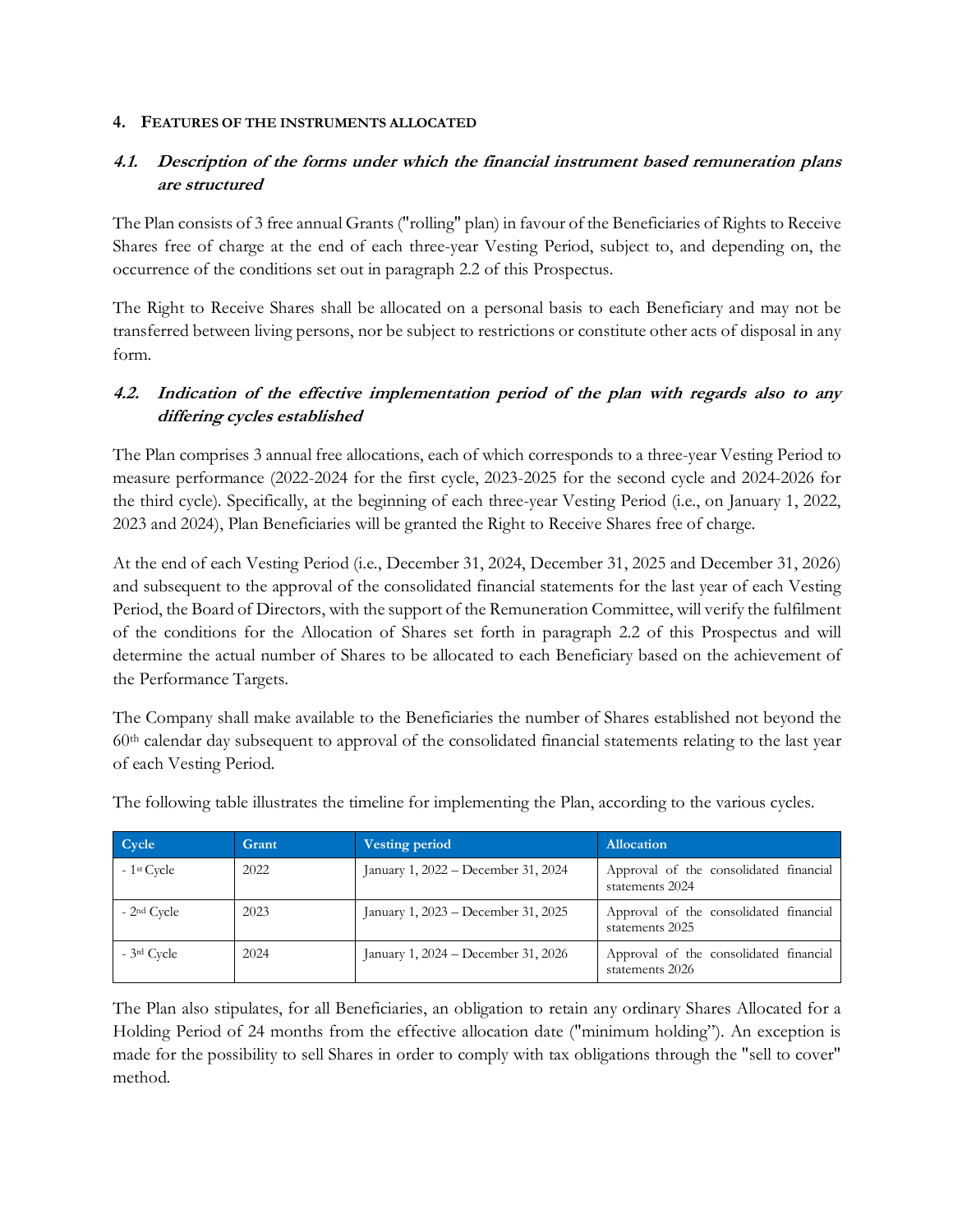## **4.3. Conclusion date of the plan**

The Plan shall conclude on December 31, 2028, including the Holding Period of 24 months set out in Section 4.6.

# **4.4. Maximum number of financial instruments, also in the form of options, assigned in each fiscal year in relation to the named parties or to the categories indicated**

The Board of Directors has determined the maximum total number of Shares that may be granted under the Plan to be 1,000,000.

This number takes into account the Shares that could be allocated to any additional Plan Beneficiaries as may be identified by the Board of Directors.

# **4.5. Methods and implementation clauses of the Plan, specifying whether the effective allocation of the instrument is subject to the achievement of conditions or the achievement of results (including performance based); description of these conditions and results**

Without prejudice to that indicated in paragraph 3.7 of this Prospectus, at the end of each Vesting Period, the free Allocation of the Shares to each Beneficiary is subject to the verification by the Board of Directors of the following conditions: (i) the continuing existence of the Beneficiary's Relationship with the Company or the Subsidiary, and their continued status as Executive Director, Senior Executive or Senior Manager, as of the Share Allocation Date; and (ii) the achievement of the Performance Targets (for further information refer to paragraph 2.2 of this Prospectus).

The number of Shares that shall be effectively allocated to each Beneficiary at each Share Allocation Date shall be established by the Board of Directors on the basis of the achievement of the Performance Targets described in paragraph 2.2 above of this Prospectus, according to the criteria indicated in the Plan regulation.

# **4.6. Details of any restrictions on the availability of the instruments granted or on the instruments resulting from the exercise of the options, with particular reference to the periods within which the subsequent transfer to the company or to third parties is permitted or prohibited**

The Right to Receive Shares is granted to each Beneficiary on a personal basis and may not be transferred between living persons, nor be subject to restrictions or constitute other acts of disposal in any form.

The Plan also stipulates, for all Beneficiaries, an obligation to retain any ordinary Shares Allocated for a Holding Period of 24 months from the effective allocation date ("minimum holding"). An exception is made for the possibility to sell Shares in order to comply with tax obligations through the "sell to cover" method.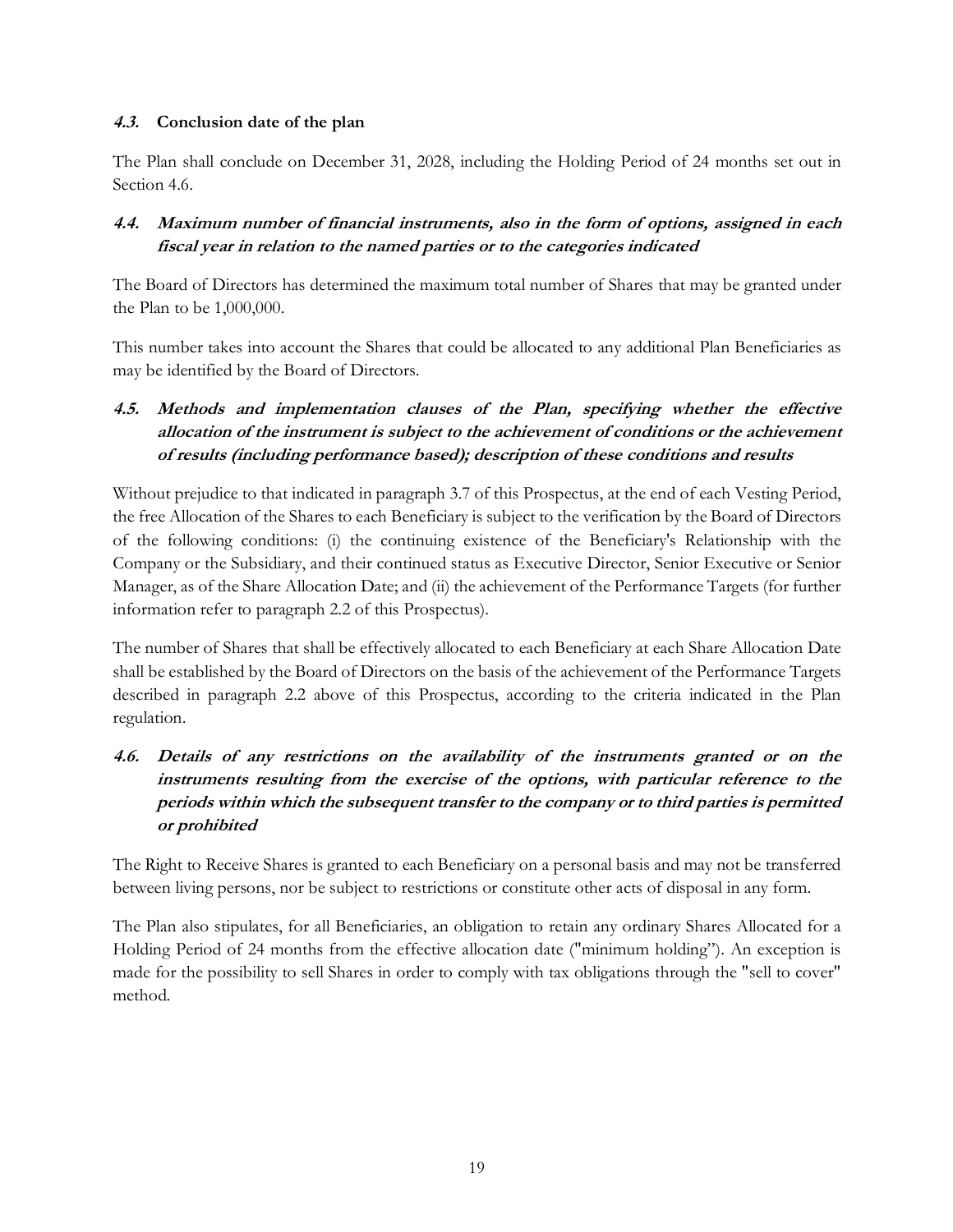**4.7. Description of any termination conditions for the assignment of plans if the beneficiaries conduct hedging transactions that neutralise any restrictions on the sale of the allocated financial instruments, including those in the form of options, or the financial instruments resulting from the exercise of such options**

Not applicable, as no resolution conditions in the case in which the Beneficiaries undertake hedges are stipulated.

## **4.8. Description of the effects from resolution of employment**

The Right to Receive Shares is genetically and functionally linked to the continuation of the Relationship between the Beneficiaries and the Company or the Subsidiaries and therefore in the case of the conclusion of the Relationship, subject to a more favourable decision by the Board of Directors for the Beneficiaries - the following provisions shall be applied.

If the Relationship is terminated due to a Bad Leaver scenario during the Vesting Period or, in any case, prior to the delivery of the Shares, the Beneficiary will permanently and fully lose the Right to Receive the allocated Shares.

If the Relationship is terminated in a Good Leaver scenario during a Vesting Period or, in any case, prior to the delivery of the Shares, the Beneficiary (or, upon their death, his/her legal heirs) may retain the right to receive a pro-rata quantity of Shares allocated before the Relationship Conclusion Date, based on the incontestable valuation of the Board of Directors on the level of achievement of the Performance Targets. It is understood that the verification level of achievement of the Performance Targets will be conducted with reference to the last approved annual financial statements and that the pro-rata quantity will be determined by taking the fiscal year as the reference calculation unit.

Finally, it is understood that if the Relationship is transferred to another Group company and/or if the Relationship is terminated with the simultaneous establishment of a new Relationship within the Group, always in the capacity of Beneficiary, the same person will retain, *mutatis mutandis*, any right granted by the Plan , as long as the Beneficiary retains the same role or position for which s/he was identified as a Beneficiary.

## **4.9. Details of any other causes for the plan cancellation**

Not applicable as no causes for the cancellation of the Plan are established.

# **4.10. Reasons behind any provision for the "redemption" by the company of the financial instruments subject to the plans, established as per Articles 2357 and subsequent of the Civil Code; the beneficiaries of the redemption indicate whether such applies only to particular categories of employees; the effects of conclusion of the working relationship on this redemption**

The right to redeem Shares is not envisaged by the Company. However, the Company reserves the unilateral faculty to have returned, in full or in part, the Shares received by the Beneficiaries (or the relative value at the time of Grant), in the cases in which the Allocation is ascertained to have taken place in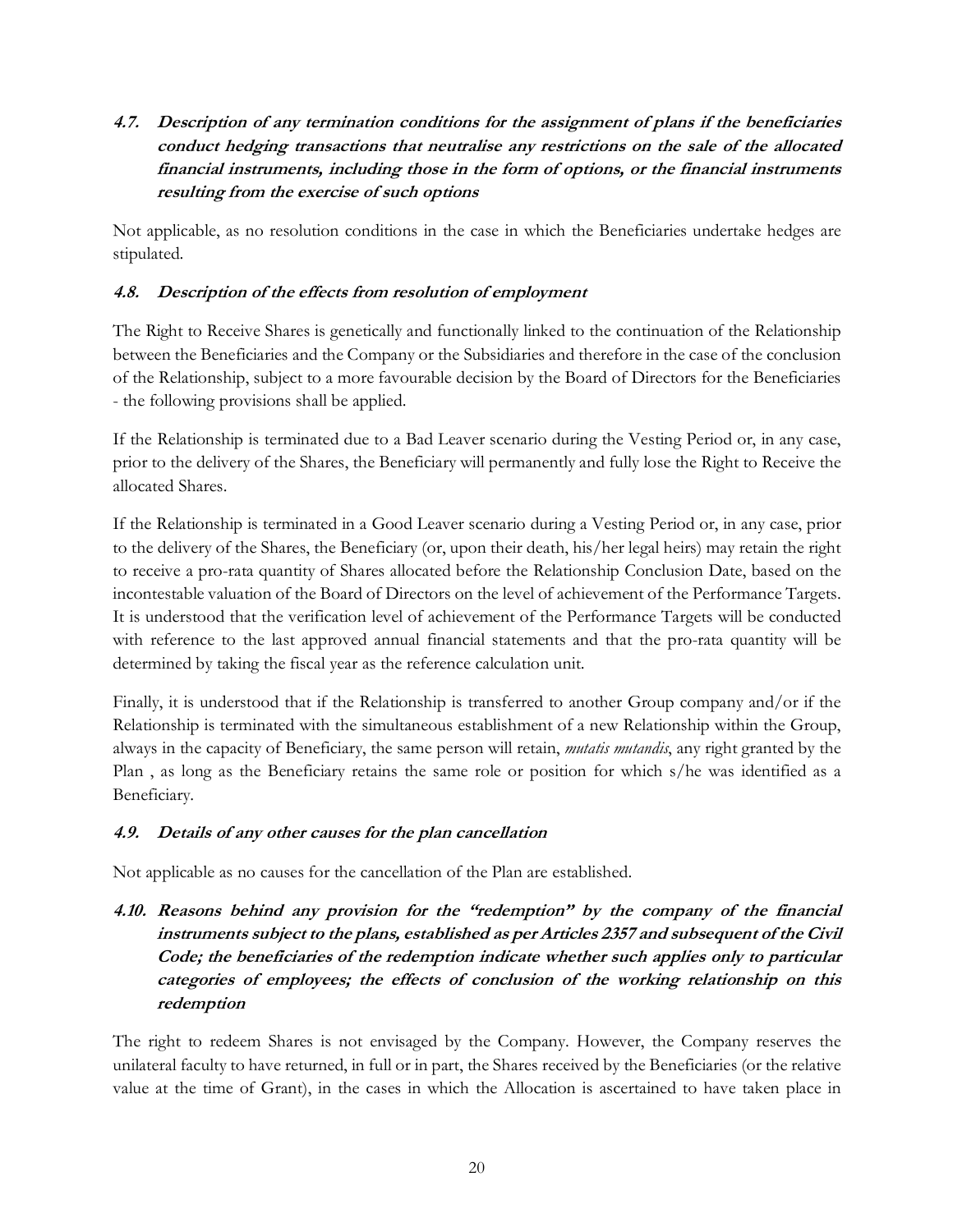violation of company or legal rules or as a result of harmful or seriously damaging conduct carried out to alter the data utilised for the achievement of the Performance Targets ("clawback" clause).

## **4.11. Any loans or other supports considered to be provided for the acquisition of the shares in accordance with Article 2358 of the Civil Code**

Not applicable.

# **4.12. Indication on the valuations regarding the expected charge upon the company at the relative assignment date, as may be estimated on the basis of the terms and conditions thus far defined, for the total amount and in relation to each plan instrument**

The maximum expected cost to the Company in relation to the Plan is estimated at approximately Euro 9.14 million, in addition to consultancy costs. This amount was determined on the basis of the information available at the date of the Board of Directors' approval of the Plan proposal.

## **4.13. Details of any dilution effects on the capital resulting from the remuneration plans**

The Plan will not have dilutive effects since, in order to implement the Plan, the Company will make use exclusively of treasury shares in portfolio purchased pursuant to Articles 2357 and subsequent of the Civil Code, as indicated in paragraph 3.4 of this Prospectus.

## **4.14. Any limits for the exercise of voting rights and for the assignment of equity rights**

No limits are envisaged for the exercise of voting rights and for the assignment of equity rights attached to the Shares.

# **4.15. In the case in which the shares are not traded on regulated markets, all useful information for a comprehensive valuation**

Not applicable as the Shares are listed on the Euronext STAR Milan market organised and managed by Borsa Italiana S.p.A.

## **4.16. – 4.23**

Not applicable.

## 4.24. **Table**

Table No. 1, Heading 1, Section 2 of Scheme No. 7 of Annex 3A of the Issuers' Regulation is attached, on the basis of the characteristics previously defined by the Board of Directors of the Company. The above Table shall be filled out in greater detail and, from time to time updated, during the implementation of the Plan, in accordance with Article 84-*bis*, paragraph 5, letter a) of the Issuers' Regulation.